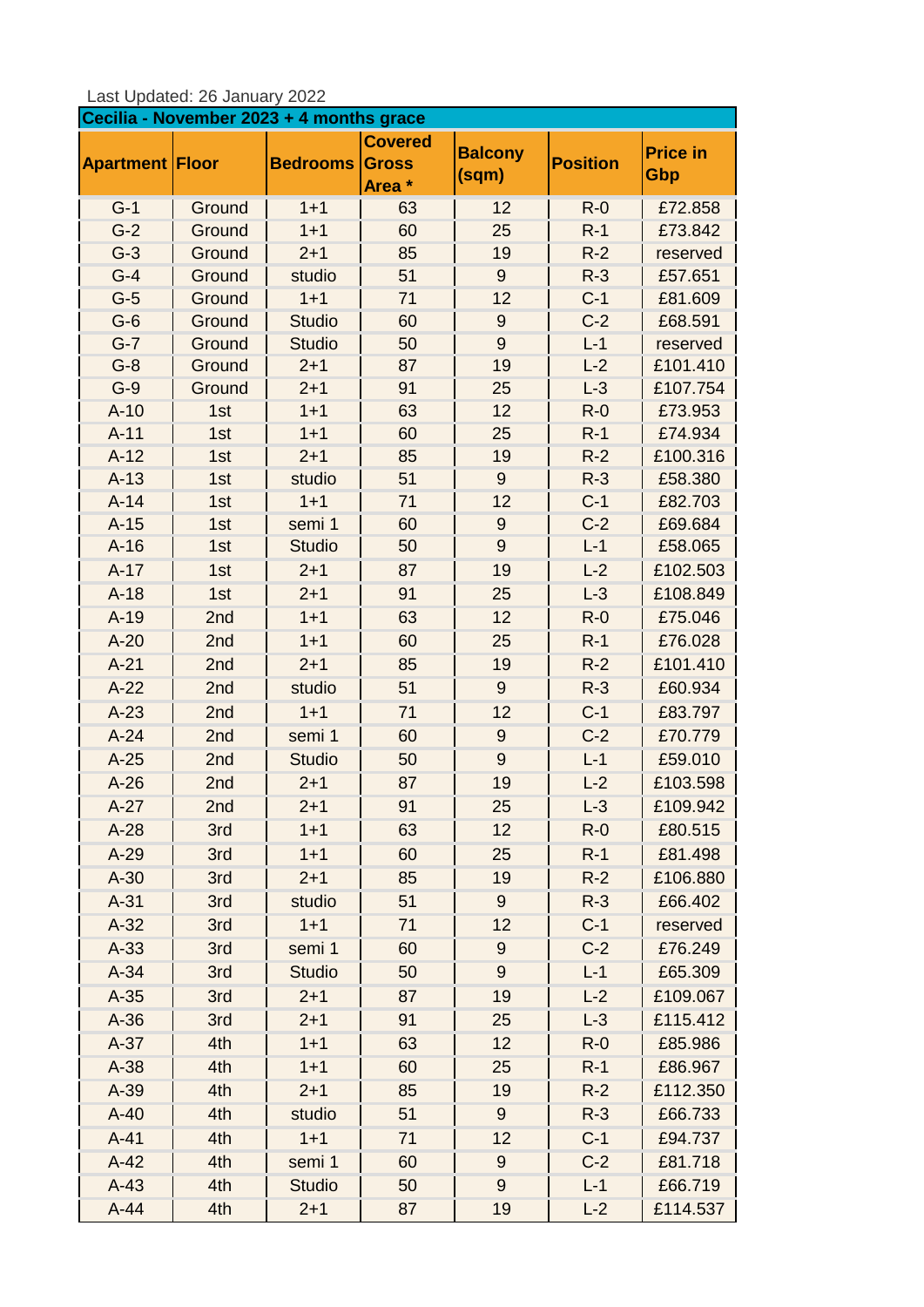| $A-45$ | 4th  | $2 + 1$       | 91  | 25               | $L-3$   | £120.882 |
|--------|------|---------------|-----|------------------|---------|----------|
| $A-46$ | 5th  | $1 + 1$       | 63  | 12               | $R-0$   | £88.174  |
| $A-47$ | 5th  | $1 + 1$       | 60  | 25               | $R-1$   | £89.156  |
| $A-48$ | 5th  | $2 + 1$       | 85  | 19               | $R-2$   | reserved |
| $A-49$ | 5th  | studio        | 51  | $9\,$            | $R-3$   | £69.812  |
| $A-50$ | 5th  | $1 + 1$       | 71  | 12               | $C-1$   | reserved |
| $A-51$ | 5th  | semi 1        | 60  | $\boldsymbol{9}$ | $C-2$   | £83.907  |
| $A-52$ | 5th  | <b>Studio</b> | 50  | $9\,$            | $L-1$   | £67.725  |
| $A-53$ | 5th  | $2 + 1$       | 87  | 19               | $L-2$   | reserved |
| $A-54$ | 5th  | $2 + 1$       | 91  | 25               | $L-3$   | £123.069 |
| $A-55$ | 6th  | $1 + 1$       | 63  | 12               | $R-0$   | £90.361  |
| $A-56$ | 6th  | $1 + 1$       | 60  | 25               | $R-1$   | reserved |
| $A-57$ | 6th  | $2 + 1$       | 85  | 19               | $R-2$   | reserved |
| $A-58$ | 6th  | studio        | 51  | $9\,$            | $R-3$   | £73.017  |
| A-59   | 6th  | $1 + 1$       | 71  | 12               | $C-1$   | £99.113  |
| $A-60$ | 6th  | semi 1        | 60  | $9\,$            | $C-2$   | £86.095  |
| $A-61$ | 6th  | <b>Studio</b> | 50  | $9\,$            | $L-1$   | £70.845  |
| $A-62$ | 6th  | $2 + 1$       | 87  | 19               | $L-2$   | reserved |
| $A-63$ | 6th  | $2 + 1$       | 91  | 25               | $L-3$   | reserved |
| $A-64$ | 7th  | $1 + 1$       | 63  | 12               | $R-0$   | £92.549  |
| $A-65$ | 7th  | $1 + 1$       | 60  | 25               | $R-1$   | £93.532  |
| $A-66$ | 7th  | $2 + 1$       | 85  | 19               | $R-2$   | reserved |
| $A-67$ | 7th  | studio        | 51  | $9\,$            | $R-3$   | £73.938  |
| $A-68$ | 7th  | $1 + 1$       | 71  | 12               | $C-1$   | reserved |
| $A-69$ | 7th  | semi 1        | 60  | $\overline{9}$   | $C-2$   | £88.283  |
| $A-70$ | 7th  | <b>Studio</b> | 50  | $\overline{9}$   | $L-1$   | £72.907  |
| $A-71$ | 7th  | $2 + 1$       | 87  | 19               | $L-2$   | reserved |
| $A-72$ | 7th  | $2 + 1$       | 91  | 25               | $L-3$   | £127.446 |
| $A-73$ | 8th  | $1 + 1$       | 63  | 12               | $R - 0$ | £94.736  |
| $A-74$ | 8th  | $1 + 1$       | 60  | 25               | $R-1$   | £96.919  |
| $A-75$ | 8th  | $2 + 1$       | 85  | 19               | $R-2$   | reserved |
| $A-76$ | 8th  | studio        | 51  | $9\,$            | $R-3$   | £75.995  |
| $A-77$ | 8th  | $1 + 1$       | 71  | 12               | $C-1$   | reserved |
| $A-78$ | 8th  | semi 1        | 60  | $9$              | $C-2$   | £90.466  |
| A-79   | 8th  | <b>Studio</b> | 50  | $\overline{9}$   | $L-1$   | £74.964  |
| $A-80$ | 8th  | $2 + 1$       | 87  | 19               | $L-2$   | reserved |
| $A-81$ | 8th  | $2 + 1$       | 91  | 25               | $L-3$   | £129.629 |
| $A-82$ | 9th  | $1 + 1$       | 63  | 12               | $R - 0$ | £96.924  |
| $A-83$ | 9th  | $1 + 1$       | 60  | 25               | $R-1$   | £99.107  |
| $A-84$ | 9th  | $2 + 1$       | 85  | 19               | $R-2$   | £126.571 |
| $A-85$ | 9th  | studio        | 51  | $9\,$            | $R-3$   | £78.057  |
| $A-86$ | 9th  | $1 + 1$       | 71  | 12               | $C-1$   | reserved |
| $A-87$ | 9th  | semi 1        | 60  | 9                | $C-2$   | reserved |
| A-88   | 9th  | <b>Studio</b> | 50  | 9                | $L-1$   | £77.027  |
| A-89   | 9th  | $2 + 1$       | 87  | 19               | $L-2$   | reserved |
| $A-90$ | 9th  | $2 + 1$       | 91  | 25               | $L-3$   | £131.816 |
| $P-1$  | 10th | $3 + 1$       | 131 | 36               | $R-1$   | N/A      |
| $P-2$  | 10th | $4 + 1$       | 178 | 48               | $R-2$   | N/A      |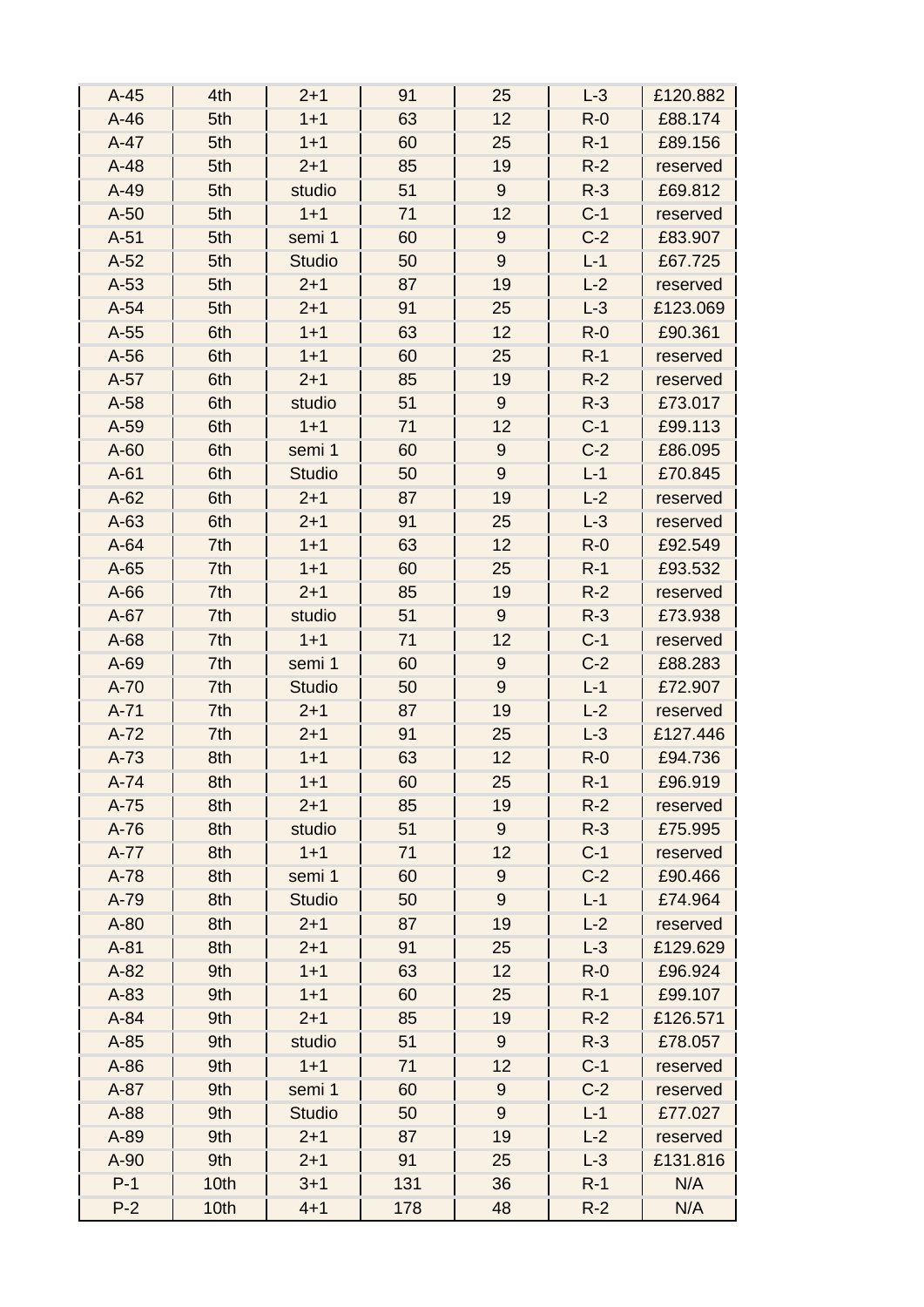|     | 10th | --<br>55 |  | 97 N |
|-----|------|----------|--|------|
| P-4 | 0th  |          |  | 97 N |

| PRISCILLA, August 2023 + 4months grace |        |                 |    |                  |                 |                  |
|----------------------------------------|--------|-----------------|----|------------------|-----------------|------------------|
| <b>Apartment Floor</b>                 |        | <b>Bedrooms</b> |    | paruury          | <b>Position</b> | <u>LIIAA III</u> |
| $G-1$                                  | Ground | $1 + 1$         | 63 | 12               | $R-0$           | £72.858          |
| $G-2$                                  | Ground | $1 + 1$         | 60 | 25               | $R-1$           | reserved         |
| $G-3$                                  | Ground | $2 + 1$         | 85 | 19               | $R-2$           | reserved         |
| $G-4$                                  | Ground | studio          | 51 | $9\,$            | $R-3$           | sold             |
| $G-5$                                  | Ground | $1 + 1$         | 71 | 12               | $C-1$           | £81.609          |
| $G-6$                                  | Ground | semi 1          | 60 | $\overline{9}$   | $C-2$           | reserved         |
| $G-7$                                  | Ground | <b>Studio</b>   | 50 | $\overline{9}$   | $L-1$           | sold             |
| $G-8$                                  | Ground | $2 + 1$         | 87 | 19               | $L-2$           | £101.410         |
| $G-9$                                  | Ground | $2 + 1$         | 91 | 25               | $L-3$           | £107.754         |
| $A-10$                                 | 1st    | $1 + 1$         | 63 | 12               | $R-0$           | £73.953          |
| $A-11$                                 | 1st    | $1 + 1$         | 60 | 25               | $R-1$           | reserved         |
| $A-12$                                 | 1st    | $2 + 1$         | 85 | 19               | $R-2$           | £100.316         |
| $A-13$                                 | 1st    | studio          | 51 | $9\,$            | $R-3$           | N/A              |
| $A-14$                                 | 1st    | $1 + 1$         | 71 | 12               | $C-1$           | £82.703          |
| $A-15$                                 | 1st    | semi 1          | 60 | $9\,$            | $C-2$           | £69.684          |
| $A-16$                                 | 1st    | <b>Studio</b>   | 50 | 9                | $L-1$           | £58.065          |
| $A-17$                                 | 1st    | $2 + 1$         | 87 | 19               | $L-2$           | £102.503         |
| $A-18$                                 | 1st    | $2 + 1$         | 91 | 25               | $L-3$           | £108.849         |
| $A-19$                                 | 2nd    | $1 + 1$         | 63 | 12               | $R-0$           | £75.046          |
| $A-20$                                 | 2nd    | $1 + 1$         | 60 | 25               | $R-1$           | reserved         |
| $A-21$                                 | 2nd    | $2 + 1$         | 85 | 19               | $R-2$           | £101.410         |
| $A-22$                                 | 2nd    | studio          | 51 | $\overline{9}$   | $R-3$           | £60.934          |
| $A-23$                                 | 2nd    | $1 + 1$         | 71 | 12               | $C-1$           | reserved         |
| $A-24$                                 | 2nd    | semi 1          | 60 | $\boldsymbol{9}$ | $C-2$           | reserved         |
| $A-25$                                 | 2nd    | <b>Studio</b>   | 50 | 9                | $L-1$           | reserved         |
| $A-26$                                 | 2nd    | $2 + 1$         | 87 | 19               | $L-2$           | £103.598         |
| $A-27$                                 | 2nd    | $2 + 1$         | 91 | 25               | $L-3$           | £109.942         |
| $A-28$                                 | 3rd    | $1 + 1$         | 63 | 12               | $R-0$           | £80.515          |
| $A-29$                                 | 3rd    | $1 + 1$         | 60 | 25               | $R-1$           | reserved         |
| $A-30$                                 | 3rd    | $2 + 1$         | 85 | 19               | $R-2$           | sold             |
| $A-31$                                 | 3rd    | studio          | 51 | $9\,$            | $R-3$           | sold             |
| $A-32$                                 | 3rd    | $1 + 1$         | 71 | 12               | $C-1$           | sold             |
| $A-33$                                 | 3rd    | semi 1          | 60 | $\boldsymbol{9}$ | $C-2$           | sold             |
| $A-34$                                 | 3rd    | <b>Studio</b>   | 50 | 9                | $L-1$           | £65.305          |
| $A-35$                                 | 3rd    | $2 + 1$         | 87 | 19               | $L-2$           | reserved         |
| $A-36$                                 | 3rd    | $2 + 1$         | 91 | 25               | $L-3$           | reserved         |
| $A-37$                                 | 4th    | $1 + 1$         | 63 | 12               | $R-0$           | £85.986          |
| $A-38$                                 | 4th    | $1 + 1$         | 60 | 25               | $R-1$           | reserved         |
| $A-39$                                 | 4th    | $2 + 1$         | 85 | 19               | $R-2$           | reserved         |
| $A-40$                                 | 4th    | studio          | 51 | $9\,$            | $R-3$           | sold             |
| $A-41$                                 | 4th    | $1 + 1$         | 71 | 12               | $C-1$           | reserved         |
| $A-42$                                 | 4th    | semi 1          | 60 | $\boldsymbol{9}$ | $C-2$           | reserved         |
| $A-43$                                 | 4th    | <b>Studio</b>   | 50 | 9                | $L-1$           | reserved         |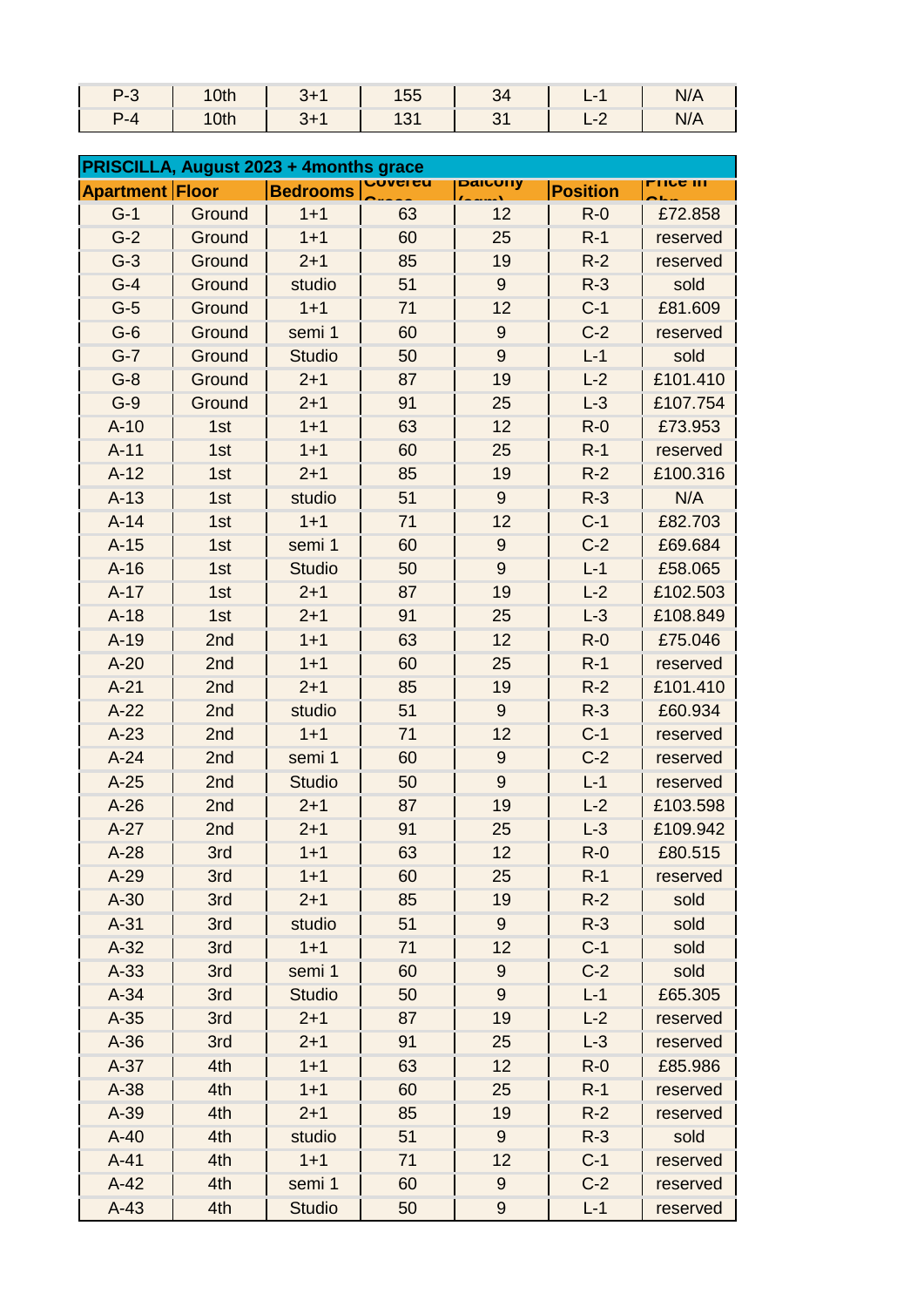| $A-44$ | 4th  | $2 + 1$       | 87  | 19               | $L-2$ | £114.537 |
|--------|------|---------------|-----|------------------|-------|----------|
| $A-45$ | 4th  | $2 + 1$       | 91  | 25               | $L-3$ | reserved |
| $A-46$ | 5th  | $1 + 1$       | 63  | 12               | $R-0$ | £92.373  |
| $A-47$ | 5th  | $1 + 1$       | 60  | 25               | $R-1$ | reserved |
| $A-48$ | 5th  | $2 + 1$       | 85  | 19               | $R-2$ | reserved |
| $A-49$ | 5th  | studio        | 51  | 9                | $R-3$ | £73.137  |
| $A-50$ | 5th  | $1 + 1$       | 71  | 12               | $C-1$ | reserved |
| $A-51$ | 5th  | semi 1        | 60  | $9\,$            | $C-2$ | £87.902  |
| $A-52$ | 5th  | <b>Studio</b> | 50  | $\overline{9}$   | $L-1$ | sold     |
| $A-53$ | 5th  | $2 + 1$       | 87  | 19               | $L-2$ | sold     |
| $A-54$ | 5th  | $2 + 1$       | 91  | 25               | $L-3$ | £134.790 |
| $A-55$ | 6th  | $1 + 1$       | 63  | 12               | $R-0$ | £94.664  |
| $A-56$ | 6th  | $1 + 1$       | 60  | 25               | $R-1$ | reserved |
| $A-57$ | 6th  | $2 + 1$       | 85  | 19               | $R-2$ | sold     |
| $A-58$ | 6th  | studio        | 51  | $9\,$            | $R-3$ | £76.494  |
| A-59   | 6th  | $1 + 1$       | 71  | 12               | $C-1$ | £108.552 |
| $A-60$ | 6th  | semi 1        | 60  | 9                | $C-2$ | £90.195  |
| $A-61$ | 6th  | <b>Studio</b> | 50  | $\boldsymbol{9}$ | $L-1$ | £74.218  |
| $A-62$ | 6th  | $2 + 1$       | 87  | 19               | $L-2$ | sold     |
| $A-63$ | 6th  | $2 + 1$       | 91  | 25               | $L-3$ | £137.187 |
| $A-64$ | 7th  | $1 + 1$       | 63  | 12               | $R-0$ | £96.956  |
| $A-65$ | 7th  | $1 + 1$       | 60  | 25               | $R-1$ | £102.440 |
| $A-66$ | 7th  | $2 + 1$       | 85  | 19               | $R-2$ | reserved |
| $A-67$ | 7th  | studio        | 51  | $9\,$            | $R-3$ | £77.459  |
| $A-68$ | 7th  | $1 + 1$       | 71  | 12               | $C-1$ | £110.949 |
| $A-69$ | 7th  | semi 1        | 60  | $\boldsymbol{9}$ | $C-2$ | £92.487  |
| $A-70$ | 7th  | <b>Studio</b> | 50  | 9                | $L-1$ | £76.379  |
| $A-71$ | 7th  | $2 + 1$       | 87  | 19               | $L-2$ | sold     |
| $A-72$ | 7th  | $2 + 1$       | 91  | 25               | $L-3$ | £139.584 |
| $A-73$ | 8th  | $1 + 1$       | 63  | 12               | $R-0$ | £99.248  |
| $A-74$ | 8th  | $1 + 1$       | 60  | 25               | $R-1$ | £106.150 |
| $A-75$ | 8th  | $2 + 1$       | 85  | 19               | $R-2$ | sold     |
| $A-76$ | 8th  | studio        | 51  | $\boldsymbol{9}$ | $R-3$ | £79.614  |
| $A-77$ | 8th  | $1 + 1$       | 71  | 12               | $C-1$ | £113.339 |
| $A-78$ | 8th  | semi 1        | 60  | $\boldsymbol{9}$ | $C-2$ | reserved |
| A-79   | 8th  | <b>Studio</b> | 50  | 9                | $L-1$ | £78.533  |
| $A-80$ | 8th  | $2 + 1$       | 87  | 19               | $L-2$ | reserved |
| $A-81$ | 8th  | $2 + 1$       | 91  | 25               | $L-3$ | £141.974 |
| $A-82$ | 9th  | $1 + 1$       | 63  | 12               | $R-0$ | £101.540 |
| $A-83$ | 9th  | $1 + 1$       | 60  | 25               | $R-1$ | £108.546 |
| A-84   | 9th  | $2 + 1$       | 85  | 19               | $R-2$ | reserved |
| $A-85$ | 9th  | studio        | 51  | 9                | $R-3$ | £81.774  |
| $A-86$ | 9th  | $1 + 1$       | 71  | 12               | $C-1$ | £115.719 |
| $A-87$ | 9th  | semi 1        | 60  | $\boldsymbol{9}$ | $C-2$ | reserved |
| A-88   | 9th  | <b>Studio</b> | 50  | 9                | $L-1$ | £80.695  |
| A-89   | 9th  | $2 + 1$       | 87  | 19               | $L-2$ | reserved |
| A-90   | 9th  | $2 + 1$       | 91  | 25               | $L-3$ | £144.370 |
| $P-1$  | 10th | $3 + 1$       | 131 | 36               | $R-1$ | N/A      |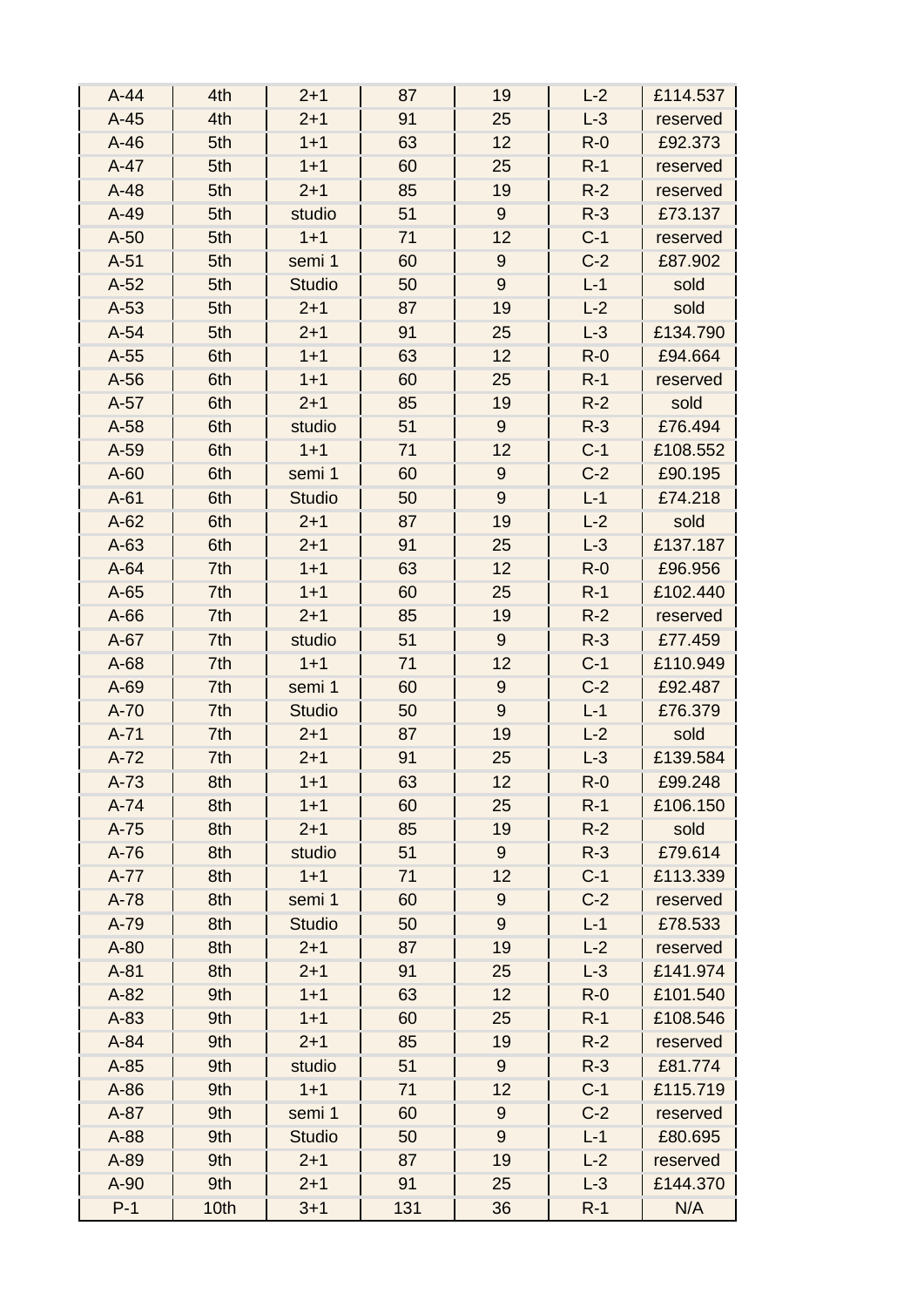| $P-2$   | 10th          | $4 + 1$ | 178 | 48    | $R-2$ | N/A |
|---------|---------------|---------|-----|-------|-------|-----|
| $P-3$   | $\sqrt{10th}$ | $3+1$   | 155 | $-34$ | $-1$  | N/A |
| $P - 4$ | 10th          | $3+1$   | 131 | 31    | $L-2$ | N/A |

| <b>GLORIA - MARCH, 2023 + 4 MONTHS GRACE PERIOD</b> |        |                 |           |                  |                 |          |
|-----------------------------------------------------|--------|-----------------|-----------|------------------|-----------------|----------|
| <b>Apartment Floor</b>                              |        | <b>Bedrooms</b> | <u>cu</u> | DaivUlly         | <b>Position</b> | LIIA III |
| $G-1$                                               | Ground | $1 + 1$         | 63        | 12               | $R - 0$         | £72,858  |
| $G-2$                                               | Ground | $1 + 1$         | 60        | 25               | $R-1$           | sold     |
| $G-3$                                               | Ground | $2 + 1$         | 85        | 19               | $R-2$           | sold     |
| $G-4$                                               | Ground | studio          | 51        | $9\,$            | $R-3$           | sold     |
| $G-5$                                               | Ground | $1 + 1$         | 71        | 12               | $C-1$           | £81,609  |
| $G-6$                                               | Ground | <b>Studio</b>   | 60        | $9\,$            | $C-2$           | sold     |
| $G-7$                                               | Ground | <b>Studio</b>   | 50        | 9                | $L-1$           | sold     |
| $G-8$                                               | Ground | $2 + 1$         | 87        | 19               | $L-2$           | £101,410 |
| $G-9$                                               | Ground | $2 + 1$         | 91        | 25               | $L-3$           | £107,754 |
| $A-10$                                              | 1st    | $1 + 1$         | 63        | 12               | $R-0$           | reserved |
| $A - 11$                                            | 1st    | $1 + 1$         | 60        | 25               | $R-1$           | sold     |
| $A-12$                                              | 1st    | $2 + 1$         | 85        | 19               | $R-2$           | reserved |
| $A-13$                                              | 1st    | studio          | 51        | 9                | $R-3$           | reserved |
| $A-14$                                              | 1st    | $1 + 1$         | 71        | 12               | $C-1$           | sold     |
| $A-15$                                              | 1st    | semi 1          | 60        | $9\,$            | $C-2$           | £69,684  |
| $A-16$                                              | 1st    | <b>Studio</b>   | 50        | 9                | $L-1$           | reserved |
| $A-17$                                              | 1st    | $2 + 1$         | 87        | 19               | $L-2$           | reserved |
| $A-18$                                              | 1st    | $2 + 1$         | 91        | 25               | $L-3$           | £108,849 |
| $A-19$                                              | 2nd    | $1 + 1$         | 63        | 12               | $R-0$           | reserved |
| $A-20$                                              | 2nd    | $1 + 1$         | 60        | 25               | $R-1$           | sold     |
| $A-21$                                              | 2nd    | $2 + 1$         | 85        | 19               | $R-2$           | sold     |
| $A-22$                                              | 2nd    | studio          | 51        | 9                | $R-3$           | sold     |
| $A-23$                                              | 2nd    | $1 + 1$         | 71        | 12               | $C-1$           | reserved |
| $A-24$                                              | 2nd    | semi 1          | 60        | $\overline{9}$   | $C-2$           | £70,779  |
| $A-25$                                              | 2nd    | <b>Studio</b>   | 50        | 9                | $L-1$           | sold     |
| $A-26$                                              | 2nd    | $2 + 1$         | 87        | 19               | $L-2$           | sold     |
| $A-27$                                              | 2nd    | $2 + 1$         | 91        | 25               | $L-3$           | reserved |
| $A-28$                                              | 3rd    | $1 + 1$         | 63        | 12               | $R-0$           | £80,515  |
| $A-29$                                              | 3rd    | $1 + 1$         | 60        | 25               | $R-1$           | sold     |
| $A-30$                                              | 3rd    | $2 + 1$         | 85        | 19               | $R-2$           | sold     |
| $A-31$                                              | 3rd    | studio          | 51        | 9                | $R-3$           | reserved |
| $A-32$                                              | 3rd    | $1 + 1$         | 71        | 12               | $C-1$           | sold     |
| $A-33$                                              | 3rd    | semi 1          | 60        | $\boldsymbol{9}$ | $C-2$           | sold     |
| $A-34$                                              | 3rd    | <b>Studio</b>   | 50        | $\boldsymbol{9}$ | $L-1$           | sold     |
| $A-35$                                              | 3rd    | $2 + 1$         | 87        | 19               | $L-2$           | sold     |
| $A-36$                                              | 3rd    | $2 + 1$         | 91        | 25               | $L-3$           | £115,412 |
| $A-37$                                              | 4th    | $1 + 1$         | 63        | 12               | $R-0$           | £85,986  |
| $A-38$                                              | 4th    | $1 + 1$         | 60        | 25               | $R-1$           | sold     |
| $A-39$                                              | 4th    | $2 + 1$         | 85        | 19               | $R-2$           | sold     |
| $A-40$                                              | 4th    | studio          | 51        | 9                | $R-3$           | reserved |
| $A-41$                                              | 4th    | $1 + 1$         | 71        | 12               | $C-1$           | sold     |
| $A-42$                                              | 4th    | semi 1          | 60        | 9                | $C-2$           | sold     |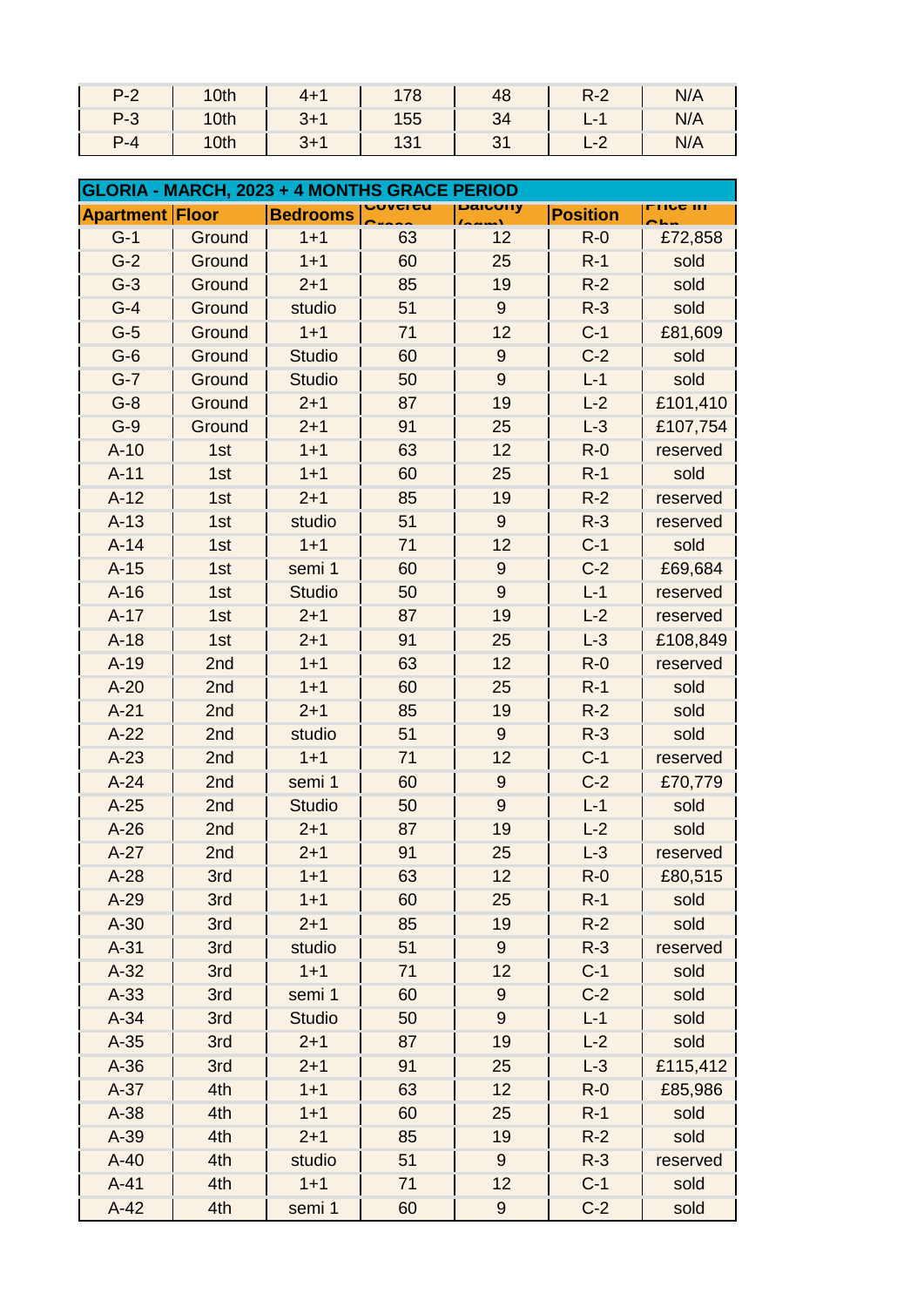| $A-43$ | 4th | <b>Studio</b> | 50 | 9                | $L-1$   | reserved |
|--------|-----|---------------|----|------------------|---------|----------|
| $A-44$ | 4th | $2 + 1$       | 87 | 19               | $L-2$   | reserved |
| $A-45$ | 4th | $2 + 1$       | 91 | 25               | $L-3$   | sold     |
| $A-46$ | 5th | $1 + 1$       | 63 | 12               | $R - 0$ | £88,174  |
| $A-47$ | 5th | $1 + 1$       | 60 | 25               | $R-1$   | sold     |
| $A-48$ | 5th | $2 + 1$       | 85 | 19               | $R-2$   | sold     |
| $A-49$ | 5th | studio        | 51 | $\overline{9}$   | $R-3$   | reserved |
| $A-50$ | 5th | $1 + 1$       | 71 | 12               | $C-1$   | sold     |
| $A-51$ | 5th | semi 1        | 60 | $\boldsymbol{9}$ | $C-2$   | sold     |
| $A-52$ | 5th | <b>Studio</b> | 50 | $\overline{9}$   | $L-1$   | sold     |
| $A-53$ | 5th | $2 + 1$       | 87 | 19               | $L-2$   | reserved |
| $A-54$ | 5th | $2 + 1$       | 91 | 25               | $L-3$   | reserved |
| $A-55$ | 6th | $1 + 1$       | 63 | 12               | $R - 0$ | £90,361  |
| $A-56$ | 6th | $1 + 1$       | 60 | 25               | $R-1$   | sold     |
| $A-57$ | 6th | $2 + 1$       | 85 | 19               | $R-2$   | reserved |
| $A-58$ | 6th | studio        | 51 | 9                | $R-3$   | reserved |
| A-59   | 6th | $1 + 1$       | 71 | 12               | $C-1$   | sold     |
| $A-60$ | 6th | semi 1        | 60 | $\boldsymbol{9}$ | $C-2$   | reserved |
| $A-61$ | 6th | <b>Studio</b> | 50 | 9                | $L-1$   | sold     |
| $A-62$ | 6th | $2 + 1$       | 87 | 19               | $L-2$   | sold     |
| $A-63$ | 6th | $2 + 1$       | 91 | 25               | $L-3$   | reserved |
| $A-64$ | 7th | $1 + 1$       | 63 | 12               | $R - 0$ | £92,549  |
| $A-65$ | 7th | $1 + 1$       | 60 | 25               | $R-1$   | sold     |
| $A-66$ | 7th | $2 + 1$       | 85 | 19               | $R-2$   | sold     |
| $A-67$ | 7th | studio        | 51 | 9                | $R-3$   | £73,938  |
| $A-68$ | 7th | $1 + 1$       | 71 | 12               | $C-1$   | sold     |
| A-69   | 7th | semi 1        | 60 | $\boldsymbol{9}$ | $C-2$   | £88,283  |
| $A-70$ | 7th | <b>Studio</b> | 50 | $\overline{9}$   | $L-1$   | £72,907  |
| $A-71$ | 7th | $2 + 1$       | 87 | 19               | $L-2$   | sold     |
| $A-72$ | 7th | $2 + 1$       | 91 | 25               | $L-3$   | reserved |
| $A-73$ | 8th | $1 + 1$       | 63 | 12               | $R-0$   | £94,736  |
| $A-74$ | 8th | $1 + 1$       | 60 | 25               | $R-1$   | sold     |
| $A-75$ | 8th | $2 + 1$       | 85 | 19               | $R-2$   | sold     |
| $A-76$ | 8th | studio        | 51 | $9\,$            | $R-3$   | reserved |
| $A-77$ | 8th | $1 + 1$       | 71 | 12               | $C-1$   | reserved |
| $A-78$ | 8th | semi 1        | 60 | 9                | $C-2$   | £90,466  |
| A-79   | 8th | <b>Studio</b> | 50 | 9                | $L-1$   | £74.964  |
| $A-80$ | 8th | $2 + 1$       | 87 | 19               | $L-2$   | reserved |
| $A-81$ | 8th | $2 + 1$       | 91 | 25               | $L-3$   | £129.629 |
| $A-82$ | 9th | $1 + 1$       | 63 | 12               | $R - 0$ | £96.924  |
| A-83   | 9th | $1 + 1$       | 60 | 25               | $R-1$   | sold     |
| $A-84$ | 9th | $2 + 1$       | 85 | 19               | $R-2$   | sold     |
| $A-85$ | 9th | studio        | 51 | 9                | $R-3$   | reserved |
| $A-86$ | 9th | $1 + 1$       | 71 | 12               | $C-1$   | reserved |
| $A-87$ | 9th | semi 1        | 60 | $9$              | $C-2$   | sold     |
| A-88   | 9th | <b>Studio</b> | 50 | $\overline{9}$   | $L-1$   | reserved |
| A-89   | 9th | $2 + 1$       | 87 | 19               | $L-2$   | reserved |
| A-90   | 9th | $2 + 1$       | 91 | 25               | $L-3$   | £131,816 |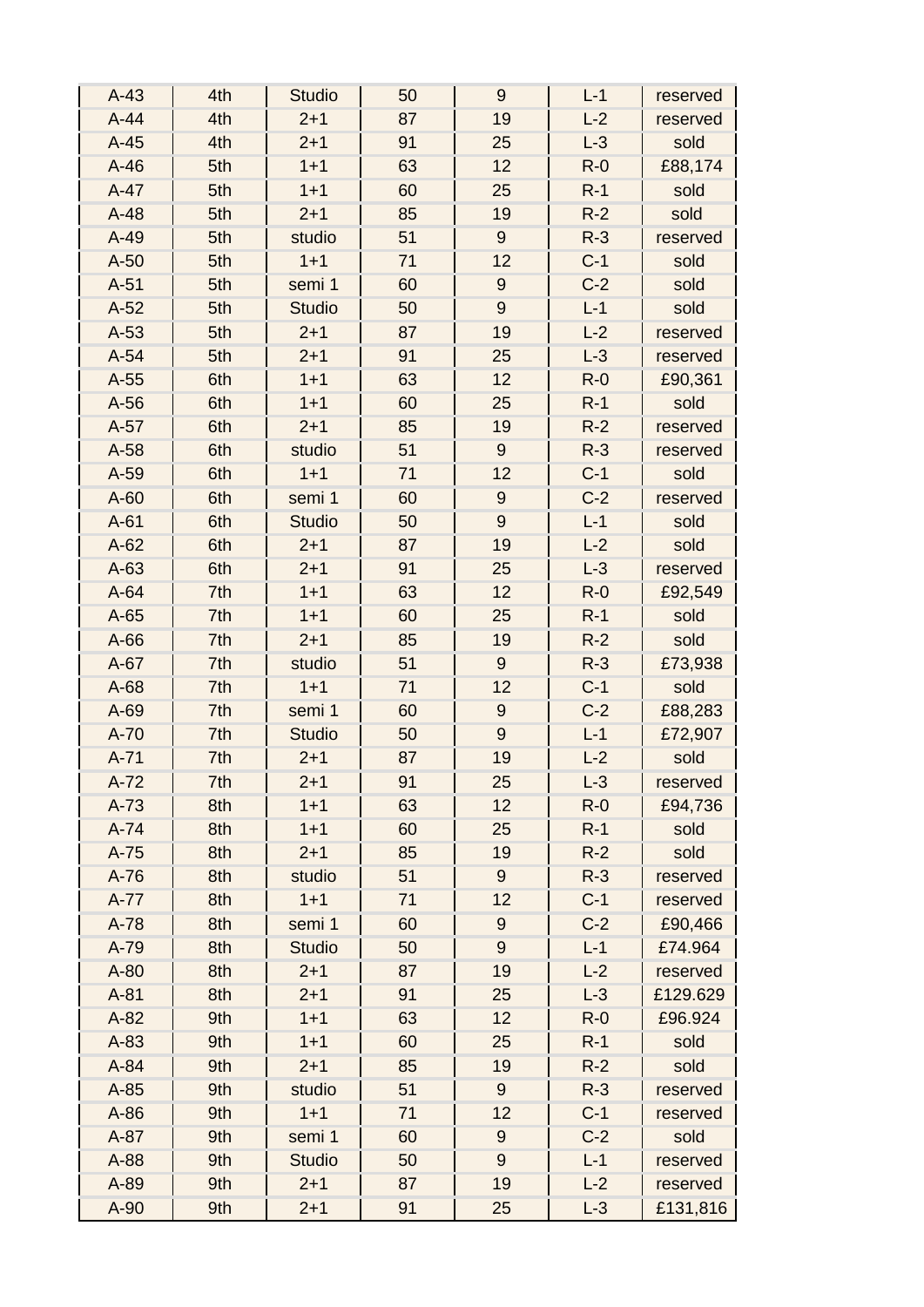| $P-1$   | 10th             | $3+1$   | 131 | 36    | $R-1$ | N/A |
|---------|------------------|---------|-----|-------|-------|-----|
| $P-2$   | 10 <sup>th</sup> | $4 + 1$ | 178 | 48    | $R-2$ | N/A |
| $P-3$   | 10 <sup>th</sup> | $3 + 1$ | 155 | $-34$ | $L-1$ | N/A |
| $P - 4$ | 10th             | $3 + 1$ |     |       |       |     |

| ISABELLA - November 2022 (4 months grace) |        |                 |                 |                  |                 |                 |
|-------------------------------------------|--------|-----------------|-----------------|------------------|-----------------|-----------------|
| <b>Apartment Floor</b>                    |        | <b>Bedrooms</b> | <u>,uvci cu</u> | Daluvily         | <b>Position</b> | <u>LIIA III</u> |
| $G-1$                                     | Ground | $1 + 1$         | 63              | 12               | $R-0$           | £76.310         |
| $G-2$                                     | Ground | $1 + 1$         | 60              | 25               | $R-1$           | sold            |
| $G-3$                                     | Ground | $2 + 1$         | 85              | 19               | $R-2$           | reserved        |
| $G-4$                                     | Ground | studio          | 51              | $9\,$            | $R-3$           | reserved        |
| $G-5$                                     | Ground | $1 + 1$         | 71              | 12               | $C-1$           | reserved        |
| $G-6$                                     | Ground | semi 1          | 60              | 9                | $C-2$           | reserved        |
| $G-7$                                     | Ground | <b>Studio</b>   | 50              | $\overline{9}$   | $L-1$           | sold            |
| $G-8$                                     | Ground | $2 + 1$         | 87              | 19               | $L-2$           | sold            |
| $G-9$                                     | Ground | $2 + 1$         | 91              | 25               | $L-3$           | reserved        |
| $A-10$                                    | 1st    | $1 + 1$         | 63              | 12               | $R - 0$         | £77.455         |
| $A-11$                                    | 1st    | $1 + 1$         | 60              | 25               | $R-1$           | £78.484         |
| $A-12$                                    | 1st    | $2 + 1$         | 85              | 19               | $R-2$           | £108.915        |
| $A-13$                                    | 1st    | studio          | 51              | $9\,$            | $R-3$           | N/A             |
| $A-14$                                    | 1st    | $1 + 1$         | 71              | 12               | $C-1$           | reserved        |
| $A-15$                                    | 1st    | semi 1          | 60              | $9$              | $C-2$           | £72.986         |
| $A-16$                                    | 1st    | <b>Studio</b>   | 50              | $\overline{9}$   | $L-1$           | reserved        |
| $A-17$                                    | 1st    | $2 + 1$         | 87              | 19               | $L-2$           | £111.290        |
| $A-18$                                    | 1st    | $2 + 1$         | 91              | 25               | $L-3$           | reserved        |
| $A-19$                                    | 2nd    | $1 + 1$         | 63              | 12               | $R-0$           | £78.602         |
| $A-20$                                    | 2nd    | $1 + 1$         | 60              | 25               | $R-1$           | reserved        |
| $A-21$                                    | 2nd    | $2 + 1$         | 85              | 19               | $R-2$           | £110.100        |
| $A-22$                                    | 2nd    | studio          | 51              | $9\,$            | $R-3$           | reserved        |
| $A-23$                                    | 2nd    | $1 + 1$         | 71              | 12               | $C-1$           | £87.767         |
| $A-24$                                    | 2nd    | semi 1          | 60              | 9                | $C-2$           | £74.132         |
| $A-25$                                    | 2nd    | <b>Studio</b>   | 50              | $\overline{9}$   | $L-1$           | sold            |
| $A-26$                                    | 2nd    | $2 + 1$         | 87              | 19               | $L-2$           | £112.720        |
| $A-27$                                    | 2nd    | $2 + 1$         | 91              | 25               | $L-3$           | £115.151        |
| $A-28$                                    | 3rd    | $1 + 1$         | 63              | 12               | $R - 0$         | £84.329         |
| $A-29$                                    | 3rd    | $1 + 1$         | 60              | 25               | $R-1$           | sold            |
| $A-30$                                    | 3rd    | $2 + 1$         | 85              | 19               | $R-2$           | sold            |
| $A-31$                                    | 3rd    | studio          | 51              | $9\,$            | $R-3$           | sold            |
| $A-32$                                    | 3rd    | $1 + 1$         | 71              | 12               | $C-1$           | reserved        |
| $A-33$                                    | 3rd    | semi 1          | 60              | 9                | $C-2$           | £79.861         |
| $A-34$                                    | 3rd    | <b>Studio</b>   | 50              | 9                | $L-1$           | sold            |
| $A-35$                                    | 3rd    | $2 + 1$         | 87              | 19               | $L-2$           | reserved        |
| $A-36$                                    | 3rd    | $2 + 1$         | 91              | 25               | $L-3$           | £120.879        |
| $A-37$                                    | 4th    | $1 + 1$         | 63              | 12               | $R - 0$         | £90.059         |
| $A-38$                                    | 4th    | $1 + 1$         | 60              | 25               | $R-1$           | £86.750         |
| $A-39$                                    | 4th    | $2 + 1$         | 85              | 19               | $R-2$           | sold            |
| $A-40$                                    | 4th    | studio          | 51              | $\boldsymbol{9}$ | $R-3$           | sold            |
| $A-41$                                    | 4th    | $1 + 1$         | 71              | 12               | $C-1$           | sold            |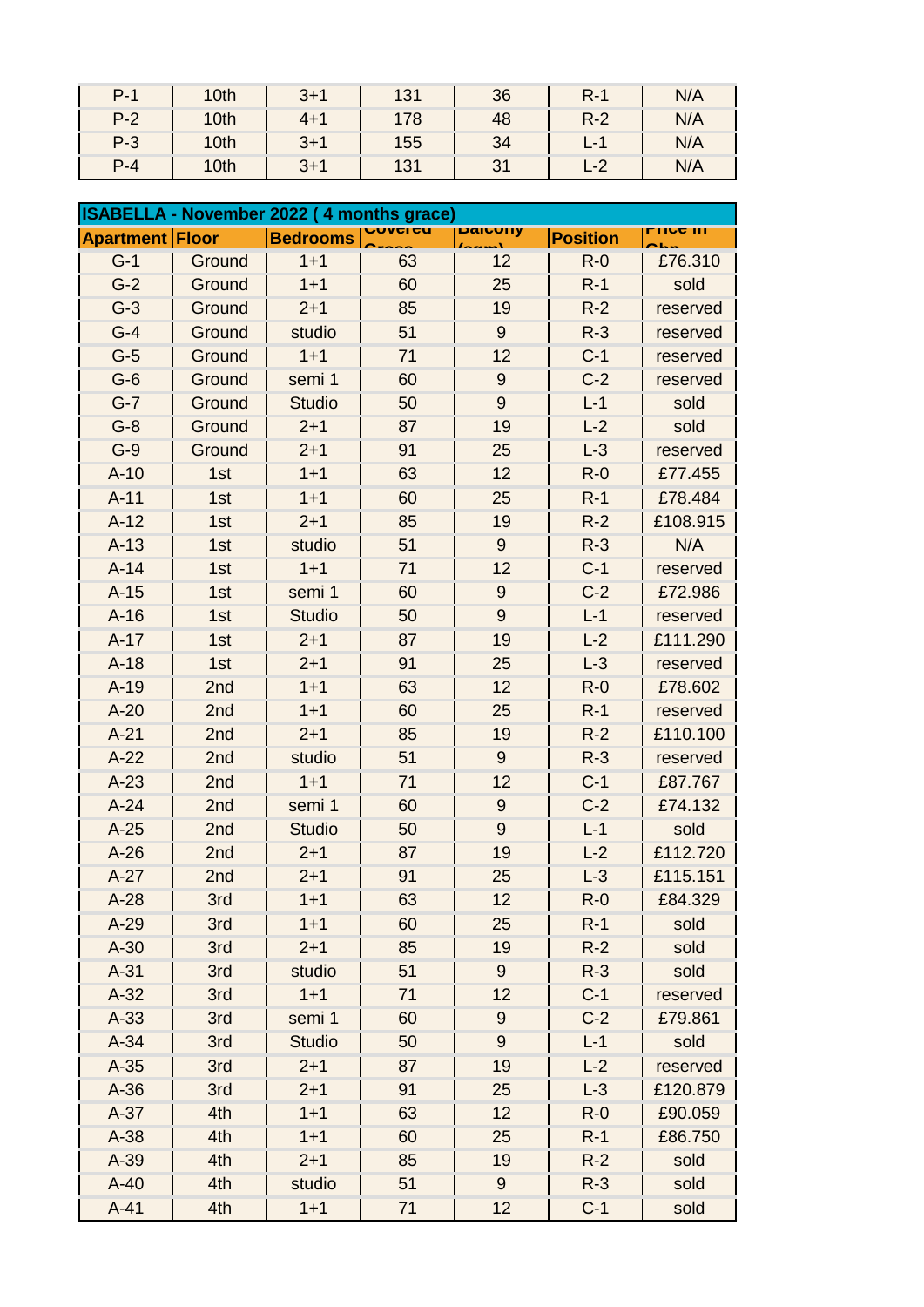| $A-42$ | 4th | semi 1        | 60 | 9                | $C-2$ | sold     |
|--------|-----|---------------|----|------------------|-------|----------|
| $A-43$ | 4th | <b>Studio</b> | 50 | $\overline{9}$   | $L-1$ | reserved |
| $A-44$ | 4th | $2 + 1$       | 87 | 19               | $L-2$ | sold     |
| $A-45$ | 4th | $2 + 1$       | 91 | 25               | $L-3$ | reserved |
| $A-46$ | 5th | $1 + 1$       | 63 | 12               | $R-0$ | £92.351  |
| $A-47$ | 5th | $1 + 1$       | 60 | 25               | $R-1$ | reserved |
| $A-48$ | 5th | $2 + 1$       | 85 | 19               | $R-2$ | £124.355 |
| $A-49$ | 5th | studio        | 51 | 9                | $R-3$ | sold     |
| $A-50$ | 5th | $1 + 1$       | 71 | 12               | $C-1$ | sold     |
| $A-51$ | 5th | semi 1        | 60 | $9\,$            | $C-2$ | £84.000  |
| $A-52$ | 5th | <b>Studio</b> | 50 | $\overline{9}$   | $L-1$ | sold     |
| $A-53$ | 5th | $2 + 1$       | 87 | 19               | $L-2$ | £126.730 |
| $A-54$ | 5th | $2 + 1$       | 91 | 25               | $L-3$ | reserved |
| $A-55$ | 6th | $1 + 1$       | 63 | 12               | $R-0$ | £94.642  |
| $A-56$ | 6th | $1 + 1$       | 60 | 25               | $R-1$ | sold     |
| $A-57$ | 6th | $2 + 1$       | 85 | 19               | $R-2$ | reserved |
| $A-58$ | 6th | studio        | 51 | $9\,$            | $R-3$ | sold     |
| $A-59$ | 6th | $1 + 1$       | 71 | 12               | $C-1$ | sold     |
| $A-60$ | 6th | semi 1        | 60 | 9                | $C-2$ | reserved |
| $A-61$ | 6th | <b>Studio</b> | 50 | 9                | $L-1$ | reserved |
| $A-62$ | 6th | $2 + 1$       | 87 | 19               | $L-2$ | £129.105 |
| $A-63$ | 6th | $2 + 1$       | 91 | 25               | $L-3$ | reserved |
| $A-64$ | 7th | $1 + 1$       | 63 | 12               | $R-0$ | £96.934  |
| $A-65$ | 7th | $1 + 1$       | 60 | 25               | $R-1$ | reserved |
| $A-66$ | 7th | $2 + 1$       | 85 | 19               | $R-2$ | reserved |
| $A-67$ | 7th | studio        | 51 | 9                | $R-3$ | £77.829  |
| $A-68$ | 7th | $1 + 1$       | 71 | 12               | $C-1$ | reserved |
| A-69   | 7th | semi 1        | 60 | $\boldsymbol{9}$ | $C-2$ | sold     |
| $A-70$ | 7th | <b>Studio</b> | 50 | $\boldsymbol{9}$ | $L-1$ | £76.743  |
| $A-71$ | 7th | $2 + 1$       | 87 | 19               | $L-2$ | reservea |
| $A-72$ | 7th | $2 + 1$       | 91 | 25               | $L-3$ | reserved |
| $A-73$ | 8th | $1 + 1$       | 63 | 12               | $R-0$ | £99.225  |
| $A-74$ | 8th | $1 + 1$       | 60 | 25               | $R-1$ | sold     |
| $A-75$ | 8th | $2 + 1$       | 85 | 19               | $R-2$ | sold     |
| $A-76$ | 8th | studio        | 51 | $\boldsymbol{9}$ | $R-3$ | £79.994  |
| $A-77$ | 8th | $1 + 1$       | 71 | 12               | $C-1$ | sold     |
| $A-78$ | 8th | semi 1        | 60 | $\boldsymbol{9}$ | $C-2$ | £94.752  |
| A-79   | 8th | <b>Studio</b> | 50 | $\boldsymbol{9}$ | $L-1$ | £78.910  |
| $A-80$ | 8th | $2 + 1$       | 87 | 19               | $L-2$ | sold     |
| $A-81$ | 8th | $2 + 1$       | 91 | 25               | $L-3$ | reserved |
| $A-82$ | 9th | $1 + 1$       | 63 | 12               | $R-0$ | £101.516 |
| $A-83$ | 9th | $1 + 1$       | 60 | 25               | $R-1$ | reserved |
| $A-84$ | 9th | $2 + 1$       | 85 | 19               | $R-2$ | sold     |
| $A-85$ | 9th | studio        | 51 | 9                | $R-3$ | £82.166  |
| $A-86$ | 9th | $1 + 1$       | 71 | 12               | $C-1$ | reserved |
| $A-87$ | 9th | semi 1        | 60 | $\boldsymbol{9}$ | $C-2$ | £97.042  |
| A-88   | 9th | <b>Studio</b> | 50 | $\boldsymbol{9}$ | $L-1$ | £81.081  |
| A-89   | 9th | $2 + 1$       | 87 | 19               | $L-2$ | sold     |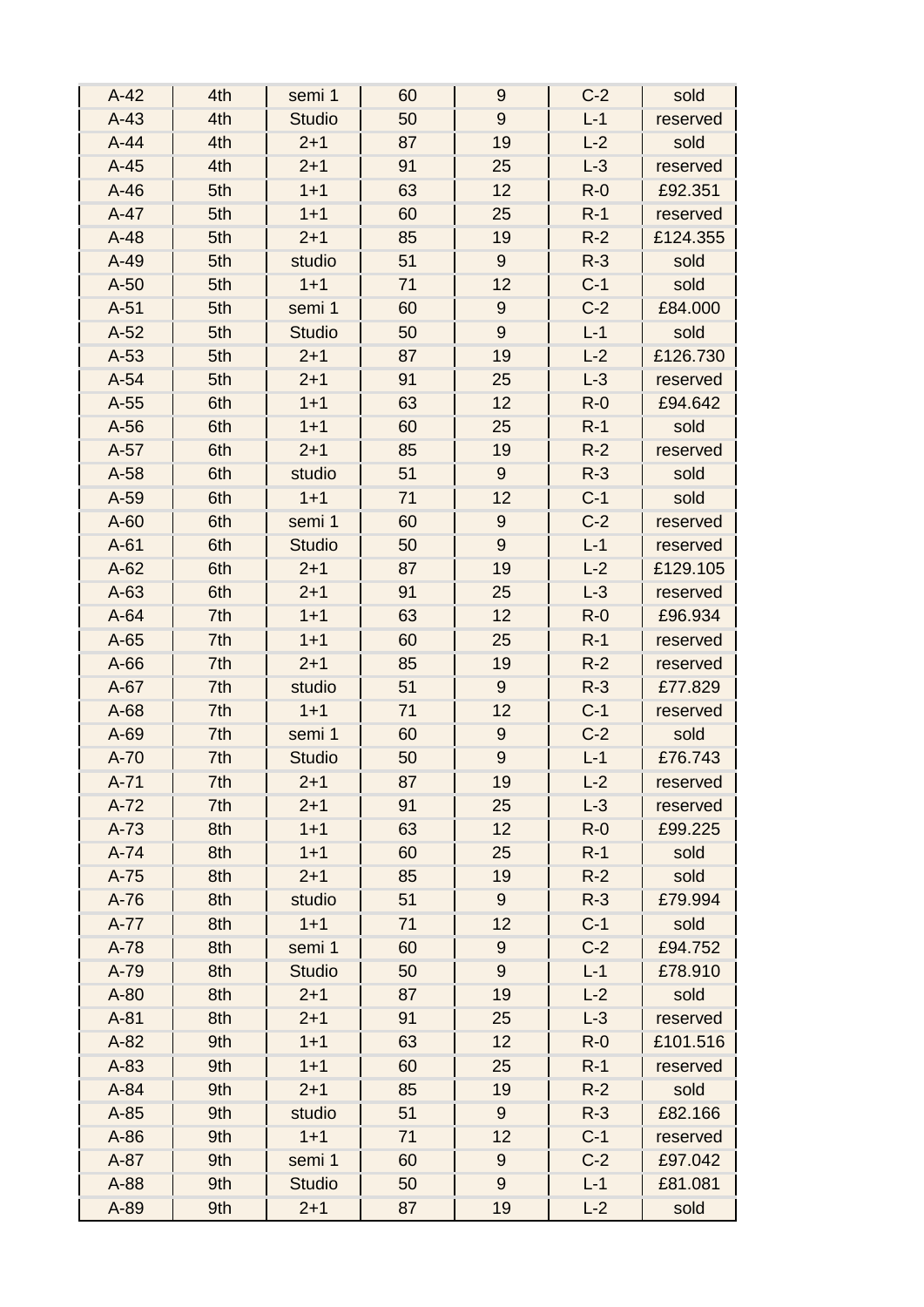| A-90    | 9th  | $2 + 1$ |     | 25 | $L-3$                        | reserved |
|---------|------|---------|-----|----|------------------------------|----------|
| $P-1$   | 10th | $3 + 1$ | 131 | 36 | $R-1$                        | N/A      |
| $P-2$   | 10th | $4 + 1$ | 178 | 48 | $R-2$                        | N/A      |
| $P-3$   | 10th | $3 + 1$ | 155 | 34 | $\qquad \qquad \blacksquare$ | N/A      |
| $P - 4$ | 10th | $3 + 1$ | 131 | 31 | $-2$                         | N/A      |

|                        |        | Terra - September, 2021 (1 months grace) |    |                  |                 |                  |
|------------------------|--------|------------------------------------------|----|------------------|-----------------|------------------|
| <b>Apartment Floor</b> |        | <b>Bedrooms</b>                          |    | paruury          | <b>Position</b> | <u>LIIAA III</u> |
| $G-1$                  | Ground | $1 + 1$                                  | 63 | 12               | $R-0$           | £80.953          |
| $G-2$                  | Ground | $1 + 1$                                  | 60 | 25               | $R-1$           | <b>Office</b>    |
| $G-3$                  | Ground | $2 + 1$                                  | 85 | 19               | $R-2$           | <b>Office</b>    |
| $G-4$                  | Ground | studio                                   | 51 | $9\,$            | $R-3$           | £65.272          |
| $G-5$                  | Ground | $1 + 1$                                  | 71 | 12               | $C-1$           | £90.677          |
| $G-6$                  | Ground | semi 1                                   | 60 | 9                | $C-2$           | £76.212          |
| $G-7$                  | Ground | <b>Studio</b>                            | 50 | $\overline{9}$   | $L-1$           | £64.057          |
| $G-8$                  | Ground | $2 + 1$                                  | 87 | 19               | $L-2$           | £112.678         |
| $G-9$                  | Ground | $2 + 1$                                  | 91 | 25               | $L-3$           | £114.020         |
| $A-10$                 | 1st    | $1 + 1$                                  | 63 | 12               | $R-0$           | £82.170          |
| $A-11$                 | 1st    | $1 + 1$                                  | 60 | 25               | $R-1$           | £83.261          |
| $A-12$                 | 1st    | $2 + 1$                                  | 85 | 19               | $R-2$           | £111.462         |
| $A-13$                 | 1st    | studio                                   | 51 | $9\,$            | $R-3$           | £66.488          |
| $A-14$                 | 1st    | $1 + 1$                                  | 71 | 12               | $C-1$           | £91.892          |
| $A-15$                 | 1st    | semi 1                                   | 60 | $9\,$            | $C-2$           | £77.427          |
| $A-16$                 | 1st    | <b>Studio</b>                            | 50 | 9                | $L-1$           | sold             |
| $A-17$                 | 1st    | $2 + 1$                                  | 87 | 19               | $L-2$           | £113.892         |
| $A-18$                 | 1st    | $2 + 1$                                  | 91 | 25               | $L-3$           | £120.943         |
| $A-19$                 | 2nd    | $1 + 1$                                  | 63 | 12               | $R-0$           | £83.385          |
| $A-20$                 | 2nd    | $1 + 1$                                  | 60 | 25               | $R-1$           | sold             |
| $A-21$                 | 2nd    | $2 + 1$                                  | 85 | 19               | $R-2$           | £112.678         |
| $A-22$                 | 2nd    | studio                                   | 51 | 9                | $R-3$           | £67.703          |
| $A-23$                 | 2nd    | $1 + 1$                                  | 71 | 12               | $C-1$           | sold             |
| $A-24$                 | 2nd    | semi 1                                   | 60 | 9                | $C-2$           | £78.644          |
| $A-25$                 | 2nd    | <b>Studio</b>                            | 50 | 9                | $L-1$           | £66.488          |
| $A-26$                 | 2nd    | $2 + 1$                                  | 87 | 19               | $L-2$           | reserved         |
| $A-27$                 | 2nd    | $2 + 1$                                  | 91 | 25               | $L-3$           | £122.158         |
| $A-28$                 | 3rd    | $1 + 1$                                  | 63 | 12               | $R-0$           | £89.461          |
| $A-29$                 | 3rd    | $1 + 1$                                  | 60 | 25               | $R-1$           | reserved         |
| $A-30$                 | 3rd    | $2 + 1$                                  | 85 | 19               | $R-2$           | sold             |
| $A-31$                 | 3rd    | studio                                   | 51 | $9\,$            | $R-3$           | sold             |
| $A-32$                 | 3rd    | $1 + 1$                                  | 71 | 12               | $C-1$           | sold             |
| $A-33$                 | 3rd    | semi 1                                   | 60 | $\boldsymbol{9}$ | $C-2$           | sold             |
| $A-34$                 | 3rd    | <b>Studio</b>                            | 50 | 9                | $L-1$           | sold             |
| $A-35$                 | 3rd    | $2 + 1$                                  | 87 | 19               | $L-2$           | sold             |
| $A-36$                 | 3rd    | $2 + 1$                                  | 91 | 25               | $L-3$           | sold             |
| $A-37$                 | 4th    | $1 + 1$                                  | 63 | 12               | $R-0$           | £95.540          |
| $A-38$                 | 4th    | $1 + 1$                                  | 60 | 25               | $R-1$           | sold             |
| $A-39$                 | 4th    | $2 + 1$                                  | 85 | 19               | $R-2$           | sold             |
| $A-40$                 | 4th    | studio                                   | 51 | $\boldsymbol{9}$ | $R-3$           | sold             |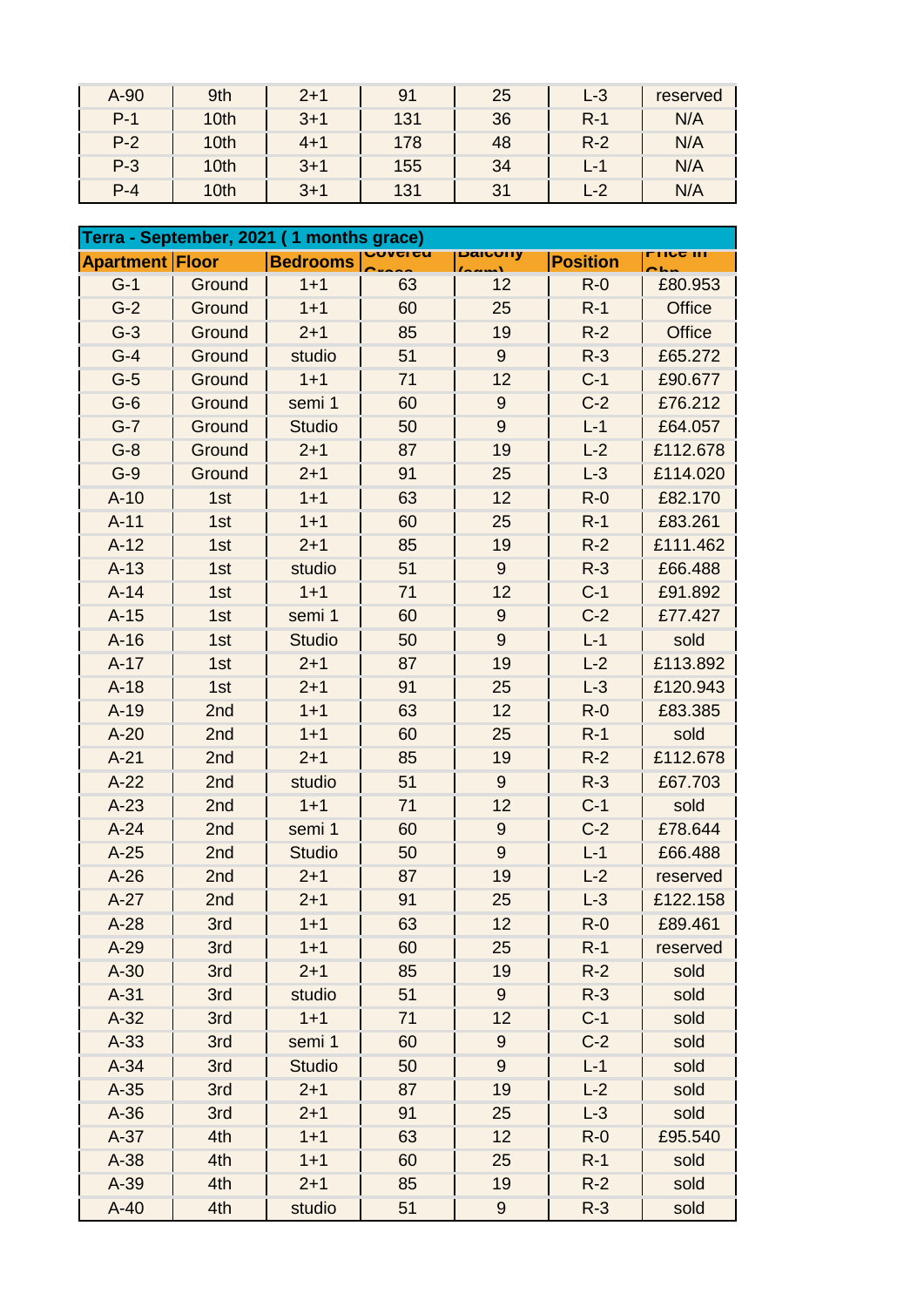| $A-41$ | 4th  | $1 + 1$       | 71  | 12               | $C-1$ | sold     |
|--------|------|---------------|-----|------------------|-------|----------|
| $A-42$ | 4th  | semi 1        | 60  | $9$              | $C-2$ | £90.799  |
| $A-43$ | 4th  | <b>Studio</b> | 50  | 9                | $L-1$ | sold     |
| $A-44$ | 4th  | $2 + 1$       | 87  | 19               | $L-2$ | sold     |
| $A-45$ | 4th  | $2 + 1$       | 91  | 25               | $L-3$ | sold     |
| $A-46$ | 5th  | $1 + 1$       | 63  | 12               | $R-0$ | £97.970  |
| $A-47$ | 5th  | $1 + 1$       | 60  | 25               | $R-1$ | sold     |
| $A-48$ | 5th  | $2 + 1$       | 85  | 19               | $R-2$ | sold     |
| $A-49$ | 5th  | studio        | 51  | 9                | $R-3$ | sold     |
| $A-50$ | 5th  | $1 + 1$       | 71  | 12               | $C-1$ | sold     |
| $A-51$ | 5th  | semi 1        | 60  | $\boldsymbol{9}$ | $C-2$ | £93.240  |
| $A-52$ | 5th  | <b>Studio</b> | 50  | $\overline{9}$   | $L-1$ | £81.076  |
| $A-53$ | 5th  | $2 + 1$       | 87  | 19               | $L-2$ | sold     |
| $A-54$ | 5th  | $2 + 1$       | 91  | 25               | $L-3$ | sold     |
| $A-55$ | 6th  | $1 + 1$       | 63  | 12               | $R-0$ | £100.401 |
| $A-56$ | 6th  | $1 + 1$       | 60  | 25               | $R-1$ | sold     |
| $A-57$ | 6th  | $2 + 1$       | 85  | 19               | $R-2$ | sold     |
| $A-58$ | 6th  | studio        | 51  | $9\,$            | $R-3$ | sold     |
| $A-59$ | 6th  | $1 + 1$       | 71  | 12               | $C-1$ | sold     |
| $A-60$ | 6th  | semi 1        | 60  | $\boldsymbol{9}$ | $C-2$ | £95.660  |
| $A-61$ | 6th  | <b>Studio</b> | 50  | $9\,$            | $L-1$ | £83.505  |
| $A-62$ | 6th  | $2 + 1$       | 87  | 19               | $L-2$ | sold     |
| $A-63$ | 6th  | $2 + 1$       | 91  | 25               | $L-3$ | sold     |
| $A-64$ | 7th  | $1 + 1$       | 63  | 12               | $R-0$ | £102.833 |
| $A-65$ | 7th  | $1 + 1$       | 60  | 25               | $R-1$ | sold     |
| $A-66$ | 7th  | $2 + 1$       | 85  | 19               | $R-2$ | sold     |
| $A-67$ | 7th  | studio        | 51  | 9                | $R-3$ | £87.151  |
| $A-68$ | 7th  | $1 + 1$       | 71  | 12               | $C-1$ | sold     |
| A-69   | 7th  | semi 1        | 60  | $\boldsymbol{9}$ | $C-2$ | £98.092  |
| A-70   | 7th  | <b>Studio</b> | 50  | 9                | $L-1$ | £85.936  |
| $A-71$ | 7th  | $2 + 1$       | 87  | 19               | $L-2$ | sold     |
| $A-72$ | 7th  | $2 + 1$       | 91  | 25               | $L-3$ | reserved |
| $A-73$ | 8th  | $1 + 1$       | 63  | 12               | $R-0$ | £105.264 |
| $A-74$ | 8th  | $1 + 1$       | 60  | 25               | $R-1$ | sold     |
| $A-75$ | 8th  | $2 + 1$       | 85  | 19               | $R-2$ | sold     |
| $A-76$ | 8th  | studio        | 51  | 9                | $R-3$ | sold     |
| $A-77$ | 8th  | $1 + 1$       | 71  | 12               | $C-1$ | sold     |
| A-78   | 8th  | semi 1        | 60  | $9\,$            | $C-2$ | £100.523 |
| A-79   | 8th  | <b>Studio</b> | 50  | 9                | $L-1$ | £92.014  |
| $A-80$ | 8th  | $2 + 1$       | 87  | 19               | $L-2$ | sold     |
| $A-81$ | 8th  | $2 + 1$       | 91  | 25               | $L-3$ | sold     |
| $A-82$ | 9th  | $3 + 1$       | 131 | 36               | $R-1$ | sold     |
| $A-83$ | 9th  | $4 + 1$       | 178 | 48               | $R-2$ | sold     |
| A-84   | 9th  | $3 + 1$       | 155 | 34               | $L-1$ | sold     |
| $A-85$ | 9th  | $3 + 1$       | 131 | 31               | $L-2$ | sold     |
| $P-1$  | 10th | $3 + 1$       | 131 | 36               | $R-1$ | L        |
| $P-2$  | 10th | $4 + 1$       | 178 | 48               | $R-2$ | L        |
| $P-3$  | 10th | $3 + 1$       | 155 | 34               | $L-1$ | L        |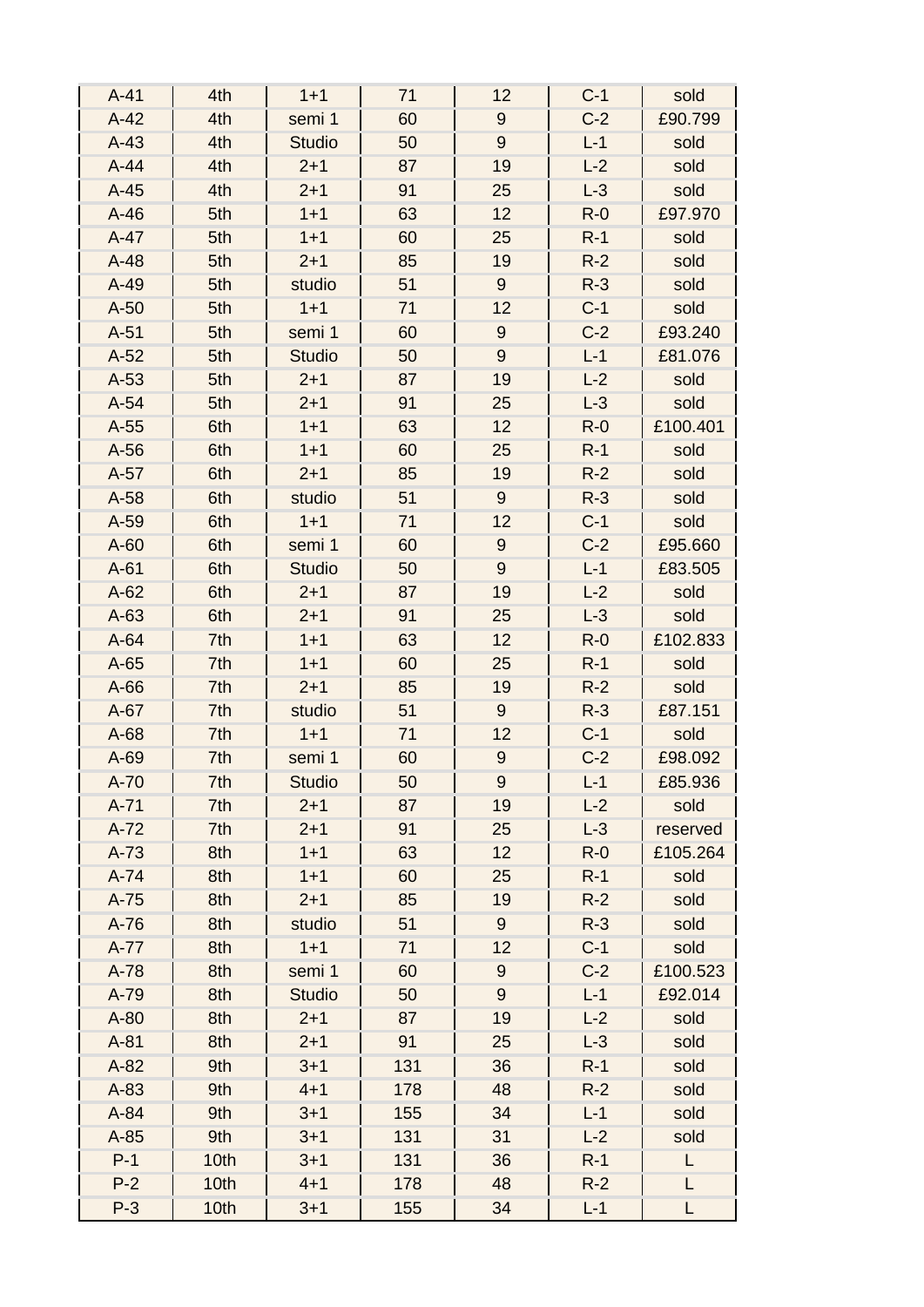| 0th<br>-4 |  | $\sim$<br>- - |  |
|-----------|--|---------------|--|

| <b>HELENA - Ready</b>  |        |                 |                       |                  |                 |                  |  |
|------------------------|--------|-----------------|-----------------------|------------------|-----------------|------------------|--|
| <b>Apartment Floor</b> |        | <b>Bedrooms</b> | JUV <del>c</del> i cu | <b>Daiuvily</b>  | <b>Position</b> | <u>LIIra III</u> |  |
| $G-1$                  | Ground | $1 + 1$         | 63                    | 12               | $R-0$           | £84.249          |  |
| $G-2$                  | Ground | $1 + 1$         | 60                    | 25               | $R-1$           | sold             |  |
| $G-3$                  | Ground | $2 + 1$         | 85                    | 19               | $R-2$           | reserved         |  |
| $G-4$                  | Ground | studio          | 51                    | $9\,$            | $R-3$           | £67.931          |  |
| $G-5$                  | Ground | $1 + 1$         | 71                    | 12               | $C-1$           | sold             |  |
| $G-6$                  | Ground | semi 1          | 60                    | 9                | $C-2$           | £79.316          |  |
| $G-7$                  | Ground | <b>Studio</b>   | 50                    | $\overline{9}$   | $L-1$           | £66.666          |  |
| $G-8$                  | Ground | $2 + 1$         | 87                    | 19               | $L-2$           | £117.266         |  |
| $G-9$                  | Ground | $2 + 1$         | 91                    | 25               | $L-3$           | £124.603         |  |
| $A-10$                 | 1st    | $1 + 1$         | 63                    | 12               | $R-0$           | £85.514          |  |
| $A-11$                 | 1st    | $1 + 1$         | 60                    | 25               | $R-1$           | reserved         |  |
| $A-12$                 | 1st    | $2 + 1$         | 85                    | 19               | $R-2$           | £116.001         |  |
| $A-13$                 | 1st    | studio          | 51                    | $9\,$            | $R-3$           | £69.196          |  |
| $A-14$                 | 1st    | $1 + 1$         | 71                    | 12               | $C-1$           | £95.634          |  |
| $A-15$                 | 1st    | semi 1          | 60                    | 9                | $C-2$           | £80.581          |  |
| $A-16$                 | 1st    | <b>Studio</b>   | 50                    | $\overline{9}$   | $L-1$           | £67.931          |  |
| $A-17$                 | 1st    | $2 + 1$         | 87                    | 19               | $L-2$           | £118.531         |  |
| $A-18$                 | 1st    | $2 + 1$         | 91                    | 25               | $L-3$           | £125.868         |  |
| $A-19$                 | 2nd    | $1 + 1$         | 63                    | 12               | $R-0$           | £86.779          |  |
| $A-20$                 | 2nd    | $1 + 1$         | 60                    | 25               | $R-1$           | reserved         |  |
| $A-21$                 | 2nd    | $2 + 1$         | 85                    | 19               | $R-2$           | reserved         |  |
| $A-22$                 | 2nd    | studio          | 51                    | $9\,$            | $R-3$           | sold             |  |
| $A-23$                 | 2nd    | $1 + 1$         | 71                    | 12               | $C-1$           | reserved         |  |
| $A-24$                 | 2nd    | semi 1          | 60                    | 9                | $C-2$           | £81.846          |  |
| $A-25$                 | 2nd    | <b>Studio</b>   | 50                    | 9                | $L-1$           | sold             |  |
| $A-26$                 | 2nd    | $2 + 1$         | 87                    | 19               | $L-2$           | £119.796         |  |
| $A-27$                 | 2nd    | $2 + 1$         | 91                    | 25               | $L-3$           | £127.133         |  |
| $A-28$                 | 3rd    | $1 + 1$         | 63                    | 12               | $R - 0$         | £93.104          |  |
| $A-29$                 | 3rd    | $1 + 1$         | 60                    | 25               | $R-1$           | reserved         |  |
| $A-30$                 | 3rd    | $2 + 1$         | 85                    | 19               | $R-2$           | sold             |  |
| $A-31$                 | 3rd    | studio          | 51                    | $9\,$            | $R-3$           | £76.705          |  |
| $A-32$                 | 3rd    | $1 + 1$         | 71                    | 12               | $C-1$           | sold             |  |
| $A-33$                 | 3rd    | semi 1          | 60                    | 9                | $C-2$           | £94.496          |  |
| $A-34$                 | 3rd    | <b>Studio</b>   | 50                    | 9                | $L - 1$         | £75.521          |  |
| $A-35$                 | 3rd    | $2 + 1$         | 87                    | 19               | $L-2$           | sold             |  |
| $A-36$                 | 3rd    | $2 + 1$         | 91                    | 25               | $L-3$           | reserved         |  |
| $A-37$                 | 4th    | $1 + 1$         | 63                    | 12               | $R-0$           | £99.429          |  |
| $A-38$                 | 4th    | $1 + 1$         | 60                    | 25               | $R-1$           | sold             |  |
| $A-39$                 | 4th    | $2 + 1$         | 85                    | 19               | $R-2$           | sold             |  |
| $A-40$                 | 4th    | studio          | 51                    | $9\,$            | $R-3$           | £83.111          |  |
| $A-41$                 | 4th    | $1 + 1$         | 71                    | 12               | $C-1$           | reserved         |  |
| $A-42$                 | 4th    | semi 1          | 60                    | $\boldsymbol{9}$ | $C-2$           | £94.496          |  |
| $A-43$                 | 4th    | <b>Studio</b>   | 50                    | $9\,$            | $L-1$           | £81.846          |  |
| $A-44$                 | 4th    | $2 + 1$         | 87                    | 19               | $L-2$           | sold             |  |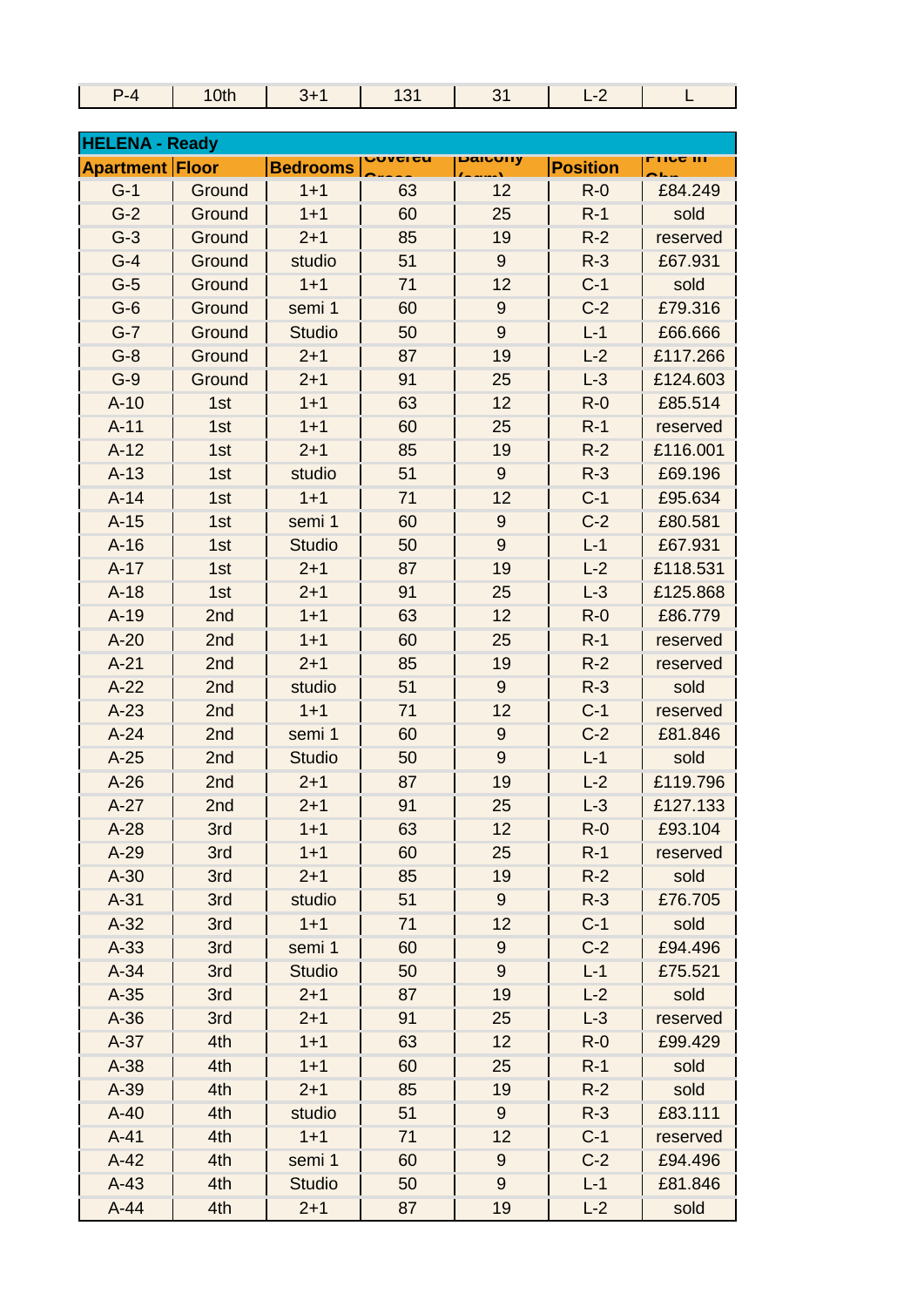| $A-45$ | 4th | $2 + 1$       | 91  | 25               | $L-3$ | reserved |
|--------|-----|---------------|-----|------------------|-------|----------|
| $A-46$ | 5th | $1 + 1$       | 63  | 12               | $R-0$ | £101.959 |
| $A-47$ | 5th | $1 + 1$       | 60  | 25               | $R-1$ | sold     |
| $A-48$ | 5th | $2 + 1$       | 85  | 19               | $R-2$ | sold     |
| $A-49$ | 5th | studio        | 51  | $9\,$            | $R-3$ | sold     |
| $A-50$ | 5th | $1 + 1$       | 71  | 12               | $C-1$ | sold     |
| $A-51$ | 5th | semi 1        | 60  | $\boldsymbol{9}$ | $C-2$ | £97.026  |
| $A-52$ | 5th | <b>Studio</b> | 50  | $9\,$            | $L-1$ | £84.376  |
| $A-53$ | 5th | $2 + 1$       | 87  | 19               | $L-2$ | sold     |
| $A-54$ | 5th | $2 + 1$       | 91  | 25               | $L-3$ | sold     |
| $A-55$ | 6th | $1 + 1$       | 63  | 12               | $R-0$ | £104.489 |
| $A-56$ | 6th | $1 + 1$       | 60  | 25               | $R-1$ | sold     |
| $A-57$ | 6th | $2 + 1$       | 85  | 19               | $R-2$ | reserved |
| $A-58$ | 6th | studio        | 51  | $9\,$            | $R-3$ | £88.171  |
| A-59   | 6th | $1 + 1$       | 71  | 12               | $C-1$ | reserved |
| $A-60$ | 6th | semi 1        | 60  | $9$              | $C-2$ | £99.556  |
| $A-61$ | 6th | <b>Studio</b> | 50  | $9\,$            | $L-1$ | £86.906  |
| $A-62$ | 6th | $2 + 1$       | 87  | 19               | $L-2$ | sold     |
| $A-63$ | 6th | $2 + 1$       | 91  | 25               | $L-3$ | sold     |
| $A-64$ | 7th | $1 + 1$       | 63  | 12               | $R-0$ | £107.019 |
| $A-65$ | 7th | $1 + 1$       | 60  | 25               | $R-1$ | reserved |
| $A-66$ | 7th | $2 + 1$       | 85  | 19               | $R-2$ | sold     |
| $A-67$ | 7th | studio        | 51  | $9\,$            | $R-3$ | £90.701  |
| $A-68$ | 7th | $1 + 1$       | 71  | 12               | $C-1$ | sold     |
| A-69   | 7th | semi 1        | 60  | $9$              | $C-2$ | £102.086 |
| A-70   | 7th | <b>Studio</b> | 50  | $9\,$            | $L-1$ | £89.436  |
| $A-71$ | 7th | $2 + 1$       | 87  | 19               | $L-2$ | sold     |
| $A-72$ | 7th | $2 + 1$       | 91  | 25               | $L-3$ | sold     |
| $A-73$ | 8th | $1 + 1$       | 63  | 12               | $R-0$ | £109.549 |
| $A-74$ | 8th | $1+1$         | 60  | 25               | $R-1$ | reserved |
| $A-75$ | 8th | $2 + 1$       | 85  | 19               | $R-2$ | sold     |
| $A-76$ | 8th | studio        | 51  | $9\,$            | $R-3$ | £93.231  |
| $A-77$ | 8th | $1 + 1$       | 71  | 12               | $C-1$ | sold     |
| $A-78$ | 8th | semi 1        | 60  | 9                | $C-2$ | £104.616 |
| A-79   | 8th | <b>Studio</b> | 50  | $\overline{9}$   | $L-1$ | £91.966  |
| $A-80$ | 8th | $2 + 1$       | 87  | 19               | $L-2$ | sold     |
| $A-81$ | 8th | $2 + 1$       | 91  | 25               | $L-3$ | sold     |
| $P-1$  | 9th | $3 + 1$       | 131 | 36               |       | £334.400 |
| $P-2$  | 9th | $4 + 1$       | 178 | 48               |       | £447.200 |
| $P-3$  | 9th | $3 + 1$       | 155 | 34               |       | £392.000 |
| $P-4$  | 9th | $3 + 1$       | 131 | 31               |       | £334.400 |

|                        |        | Sophia - November, 2021 (4 months grace) |                 |         |                 |                                       |
|------------------------|--------|------------------------------------------|-----------------|---------|-----------------|---------------------------------------|
| <b>Apartment Floor</b> |        | <b>Bedrooms</b>                          | <b>UUVUI GU</b> | Daicony | <b>Position</b> | LII <u>ng III</u><br>$\sim$ 1. $\sim$ |
| $G-1$                  | Ground | $1 + 1$                                  | 63              | 12      | $R - 0$         | £80.953                               |
| $G-2$                  | Ground | $1 + 1$                                  | 60              | 25      | $R-1$           | sold                                  |
| $G-3$                  | Ground | $2+1$                                    | 85              | 19      | $R-2$           | sold                                  |
| $G-4$                  | Ground | studio                                   | 51              | 9       | $R - 3$         | £65.272                               |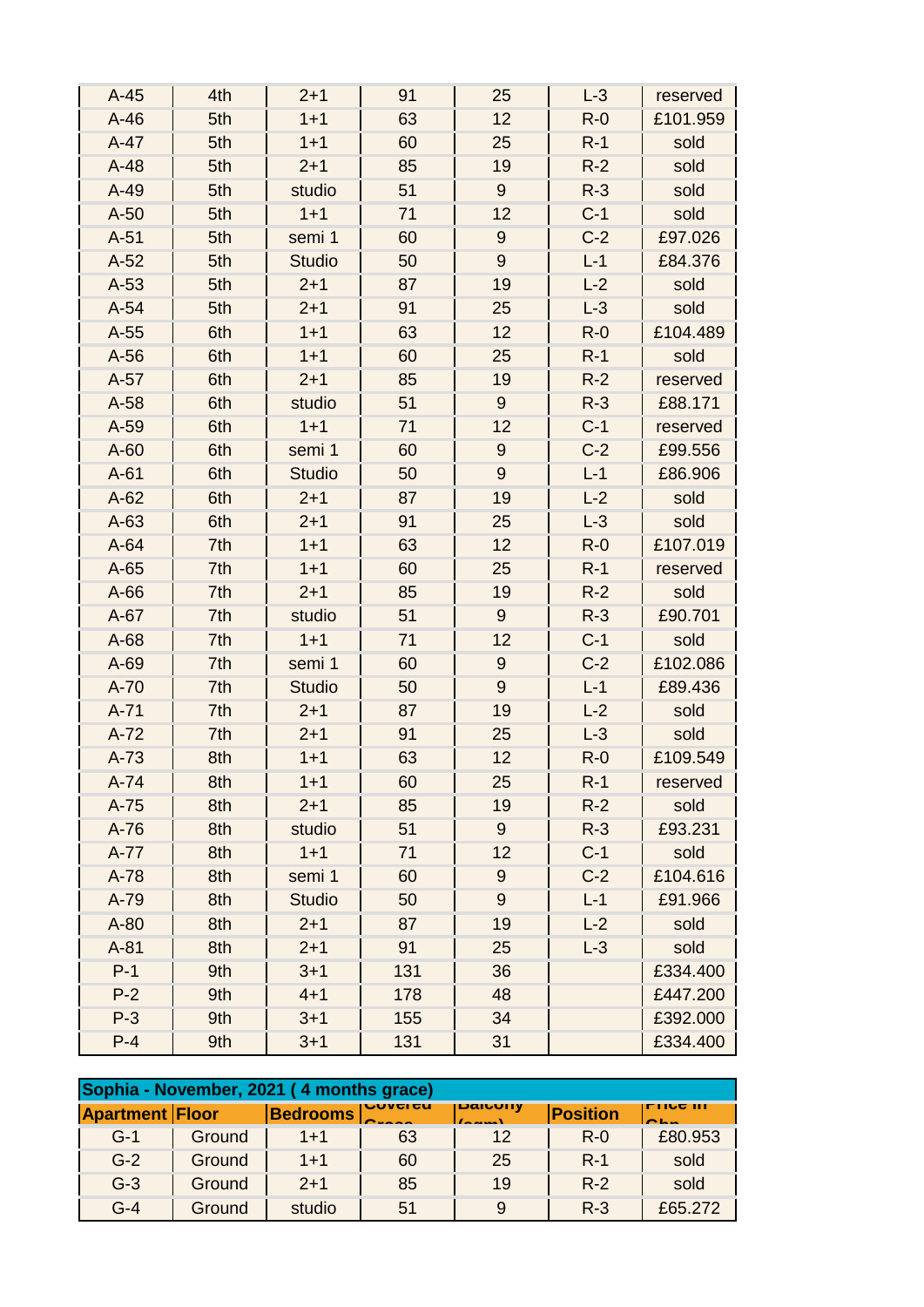| $G-5$  | Ground | $1 + 1$       | 71 | 12               | $C-1$   | £90.677  |
|--------|--------|---------------|----|------------------|---------|----------|
| $G-6$  | Ground | semi 1        | 60 | $\boldsymbol{9}$ | $C-2$   | £76.212  |
| $G-7$  | Ground | <b>Studio</b> | 50 | $9\,$            | $L-1$   | £64.057  |
| $G-8$  | Ground | $2 + 1$       | 87 | 19               | $L-2$   | £112.455 |
| $G-9$  | Ground | $2 + 1$       | 91 | 25               | $L-3$   | £119.456 |
| $A-10$ | 1st    | $1 + 1$       | 63 | 12               | $R-0$   | £82.170  |
| $A-11$ | 1st    | $1 + 1$       | 60 | 25               | $R-1$   | £83.261  |
| $A-12$ | 1st    | $2 + 1$       | 85 | 19               | $R-2$   | £111.462 |
| $A-13$ | 1st    | studio        | 51 | $9\,$            | $R-3$   | £66.488  |
| $A-14$ | 1st    | $1 + 1$       | 71 | 12               | $C-1$   | £91.892  |
| $A-15$ | 1st    | semi 1        | 60 | 9                | $C-2$   | £77.427  |
| $A-16$ | 1st    | <b>Studio</b> | 50 | $9\,$            | $L-1$   | reserved |
| $A-17$ | 1st    | $2 + 1$       | 87 | 19               | $L-2$   | £113.892 |
| $A-18$ | 1st    | $2 + 1$       | 91 | 25               | $L-3$   | £120.943 |
| $A-19$ | 2nd    | $1 + 1$       | 63 | 12               | $R-0$   | £83.385  |
| $A-20$ | 2nd    | $1 + 1$       | 60 | 25               | $R-1$   | £84.287  |
| $A-21$ | 2nd    | $2 + 1$       | 85 | 19               | $R-2$   | sold     |
| $A-22$ | 2nd    | studio        | 51 | $9\,$            | $R-3$   | £67.703  |
| $A-23$ | 2nd    | $1 + 1$       | 71 | 12               | $C-1$   | £92.875  |
| $A-24$ | 2nd    | semi 1        | 60 | $9\,$            | $C-2$   | £78.644  |
| $A-25$ | 2nd    | <b>Studio</b> | 50 | $9\,$            | $L-1$   | £66.488  |
| $A-26$ | 2nd    | $2 + 1$       | 87 | 19               | $L-2$   | £114.826 |
| $A-27$ | 2nd    | $2 + 1$       | 91 | 25               | $L-3$   | £122.158 |
| $A-28$ | 3rd    | $1 + 1$       | 63 | 12               | $R-0$   | £89.461  |
| $A-29$ | 3rd    | $1 + 1$       | 60 | 25               | $R-1$   | sold     |
| $A-30$ | 3rd    | $2 + 1$       | 85 | 19               | $R-2$   | sold     |
| $A-31$ | 3rd    | studio        | 51 | $9\,$            | $R-3$   | £73.603  |
| $A-32$ | 3rd    | $1 + 1$       | 71 | 12               | $C-1$   | £98.938  |
| $A-33$ | 3rd    | semi 1        | 60 | $\boldsymbol{9}$ | $C-2$   | £84.562  |
| $A-34$ | 3rd    | <b>Studio</b> | 50 | 9                | $L-1$   | £72.434  |
| $A-35$ | 3rd    | $2 + 1$       | 87 | 19               | $L-2$   | sold     |
| $A-36$ | 3rd    | $2 + 1$       | 91 | 25               | $L-3$   | £127.946 |
| $A-37$ | 4th    | $1 + 1$       | 63 | 12               | $R - 0$ | £95.540  |
| $A-38$ | 4th    | $1 + 1$       | 60 | 25               | $R-1$   | sold     |
| $A-39$ | 4th    | $2 + 1$       | 85 | 19               | $R-2$   | reserved |
| $A-40$ | 4th    | studio        | 51 | 9                | $R-3$   | £79.667  |
| $A-41$ | 4th    | $1 + 1$       | 71 | 12               | $C-1$   | £105.002 |
| $A-42$ | 4th    | semi 1        | 60 | 9                | $C-2$   | £90.799  |
| $A-43$ | 4th    | <b>Studio</b> | 50 | $\boldsymbol{9}$ | $L-1$   | £78.454  |
| $A-44$ | 4th    | $2 + 1$       | 87 | 19               | $L-2$   | sold     |
| $A-45$ | 4th    | $2 + 1$       | 91 | 25               | $L-3$   | £133.987 |
| $A-46$ | 5th    | $1 + 1$       | 63 | 12               | $R - 0$ | £97.970  |
| $A-47$ | 5th    | $1 + 1$       | 60 | 25               | $R-1$   | sold     |
| $A-48$ | 5th    | $2 + 1$       | 85 | 19               | $R-2$   | sold     |
| $A-49$ | 5th    | studio        | 51 | $9\,$            | $R-3$   | £82.092  |
| $A-50$ | 5th    | $1 + 1$       | 71 | 12               | $C-1$   | reserved |
| $A-51$ | 5th    | semi 1        | 60 | 9                | $C-2$   | £93.240  |
| $A-52$ | 5th    | <b>Studio</b> | 50 | 9                | $L-1$   | £81.076  |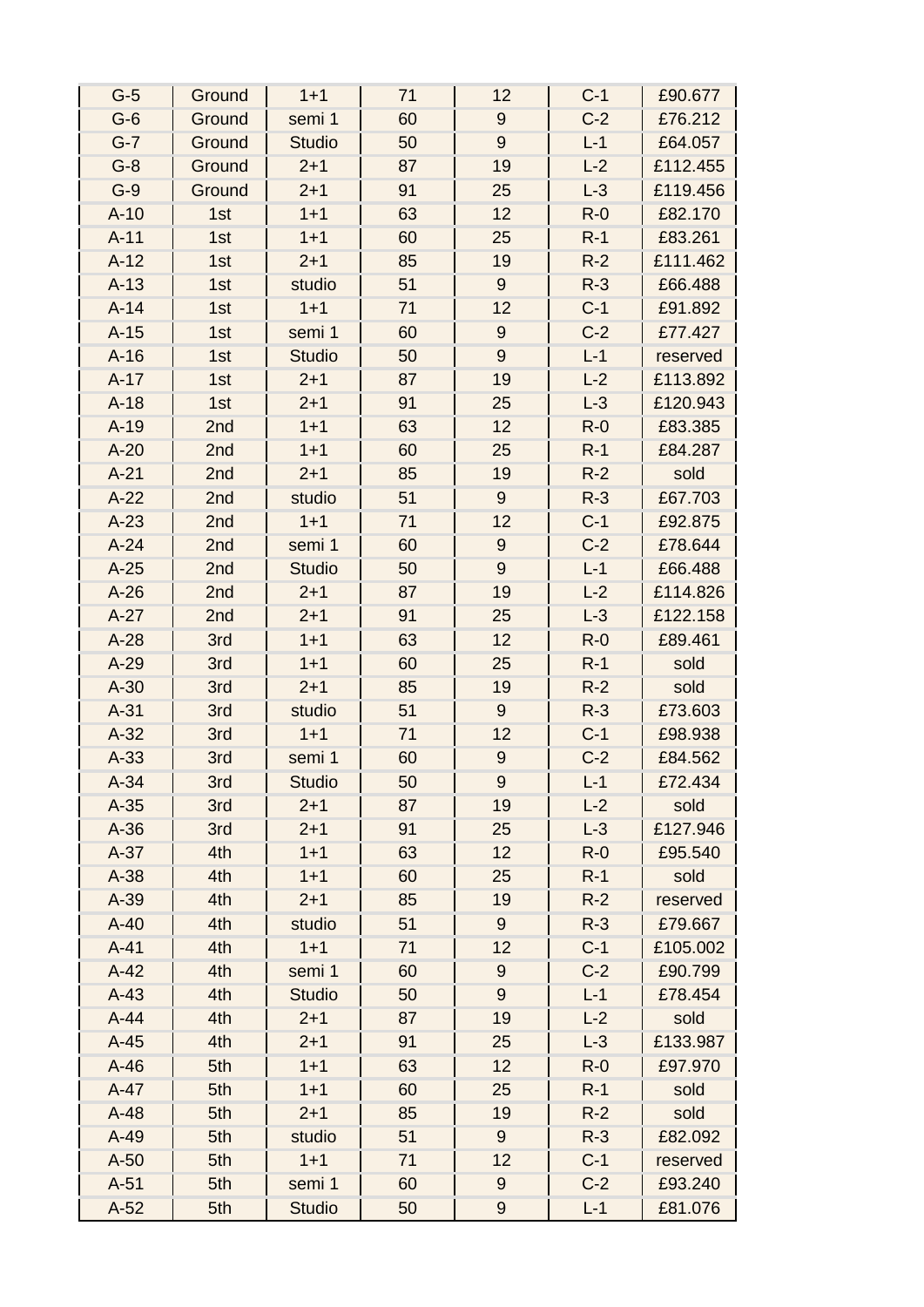| $A-53$ | 5th  | $2 + 1$       | 87  | 19               | $L-2$   | sold     |
|--------|------|---------------|-----|------------------|---------|----------|
| $A-54$ | 5th  | $2 + 1$       | 91  | 25               | $L-3$   | sold     |
| $A-55$ | 6th  | $1 + 1$       | 63  | 12               | $R - 0$ | £100.401 |
| $A-56$ | 6th  | $1 + 1$       | 60  | 25               | $R-1$   | sold     |
| $A-57$ | 6th  | $2 + 1$       | 85  | 19               | $R-2$   | sold     |
| $A-58$ | 6th  | studio        | 51  | 9                | $R-3$   | £80.493  |
| A-59   | 6th  | $1 + 1$       | 71  | 12               | $C-1$   | sold     |
| $A-60$ | 6th  | semi 1        | 60  | $9\,$            | $C-2$   | £95.660  |
| $A-61$ | 6th  | <b>Studio</b> | 50  | $\boldsymbol{9}$ | $L-1$   | £83.505  |
| $A-62$ | 6th  | $2 + 1$       | 87  | 19               | $L-2$   | sold     |
| $A-63$ | 6th  | $2 + 1$       | 91  | 25               | $L-3$   | £138.827 |
| $A-64$ | 7th  | $1 + 1$       | 63  | 12               | $R-0$   | £102.833 |
| $A-65$ | 7th  | $1 + 1$       | 60  | 25               | $R-1$   | sold     |
| $A-66$ | 7th  | $2 + 1$       | 85  | 19               | $R-2$   | reserved |
| $A-67$ | 7th  | studio        | 51  | $9\,$            | $R-3$   | sold     |
| $A-68$ | 7th  | $1 + 1$       | 71  | 12               | $C-1$   | sold     |
| A-69   | 7th  | semi 1        | 60  | $9\,$            | $C-2$   | £98.092  |
| A-70   | 7th  | <b>Studio</b> | 50  | $\boldsymbol{9}$ | $L-1$   | £85.936  |
| $A-71$ | 7th  | $2 + 1$       | 87  | 19               | $L-2$   | sold     |
| $A-72$ | 7th  | $2 + 1$       | 91  | 25               | $L-3$   | reserved |
| $A-73$ | 8th  | $1 + 1$       | 63  | 12               | $R-0$   | £105.264 |
| $A-74$ | 8th  | $1 + 1$       | 60  | 25               | $R-1$   | sold     |
| $A-75$ | 8th  | $2 + 1$       | 85  | 19               | $R-2$   | sold     |
| $A-76$ | 8th  | studio        | 51  | $9\,$            | $R-3$   | sold     |
| A-77   | 8th  | $1 + 1$       | 71  | 12               | $C-1$   | reserved |
| $A-78$ | 8th  | semi 1        | 60  | $9\,$            | $C-2$   | £100.523 |
| A-79   | 8th  | <b>Studio</b> | 50  | $\boldsymbol{9}$ | $L-1$   | £92.014  |
| $A-80$ | 8th  | $2 + 1$       | 87  | 19               | $L-2$   | sold     |
| $A-81$ | 8th  | $2 + 1$       | 91  | 25               | $L-3$   | reserved |
| $A-82$ | 9th  | $1 + 1$       | 63  | 12               | $R-0$   | £107.207 |
| $A-83$ | 9th  | $1 + 1$       | 60  | 25               | $R-1$   | sold     |
| $A-84$ | 9th  | $2 + 1$       | 85  | 19               | $R-2$   | sold     |
| $A-85$ | 9th  | studio        | 51  | $9\,$            | $R-3$   | sold     |
| $A-86$ | 9th  | $1 + 1$       | 71  | 12               | $C-1$   | reserved |
| $A-87$ | 9th  | semi 1        | 60  | $9$              | $C-2$   | £97.598  |
| A-88   | 9th  | <b>Studio</b> | 50  | 9                | $L-1$   | £90.350  |
| A-89   | 9th  | $2 + 1$       | 87  | 19               | $L-2$   | sold     |
| $A-90$ | 9th  | $2 + 1$       | 91  | 25               | $L-3$   | £144.979 |
| $P-1$  | 10th | $3 + 1$       | 131 | 36               | $R-1$   | sold     |
| $P-2$  | 10th | $4 + 1$       | 178 | 48               | $R-2$   | sold     |
| $P-3$  | 10th | $3 + 1$       | 155 | 34               | $L-1$   | sold     |
| $P-4$  | 10th | $3 + 1$       | 131 | 31               | $L-2$   | sold     |

|                        |        | IONA - September, 2022 (4 months grace) |                 |                 |                 |                                            |
|------------------------|--------|-----------------------------------------|-----------------|-----------------|-----------------|--------------------------------------------|
| <b>Apartment Floor</b> |        | <b>Bedrooms</b>                         | <b>IUUVUIUU</b> | <b>DaitUlly</b> | <b>Position</b> | IFTIV <del>c</del> III<br>$\sim$ 1. $\sim$ |
| $G-1$                  | Ground | $1 + 1$                                 | 63              | 12              | $R - 0$         | £72.858                                    |
| $G-2$                  | Ground | $1 + 1$                                 | 60              | 25              | $R-1$           | reserved                                   |
| $G-3$                  | Ground | $2+1$                                   | 85              | 19              | $R-2$           | £99.222                                    |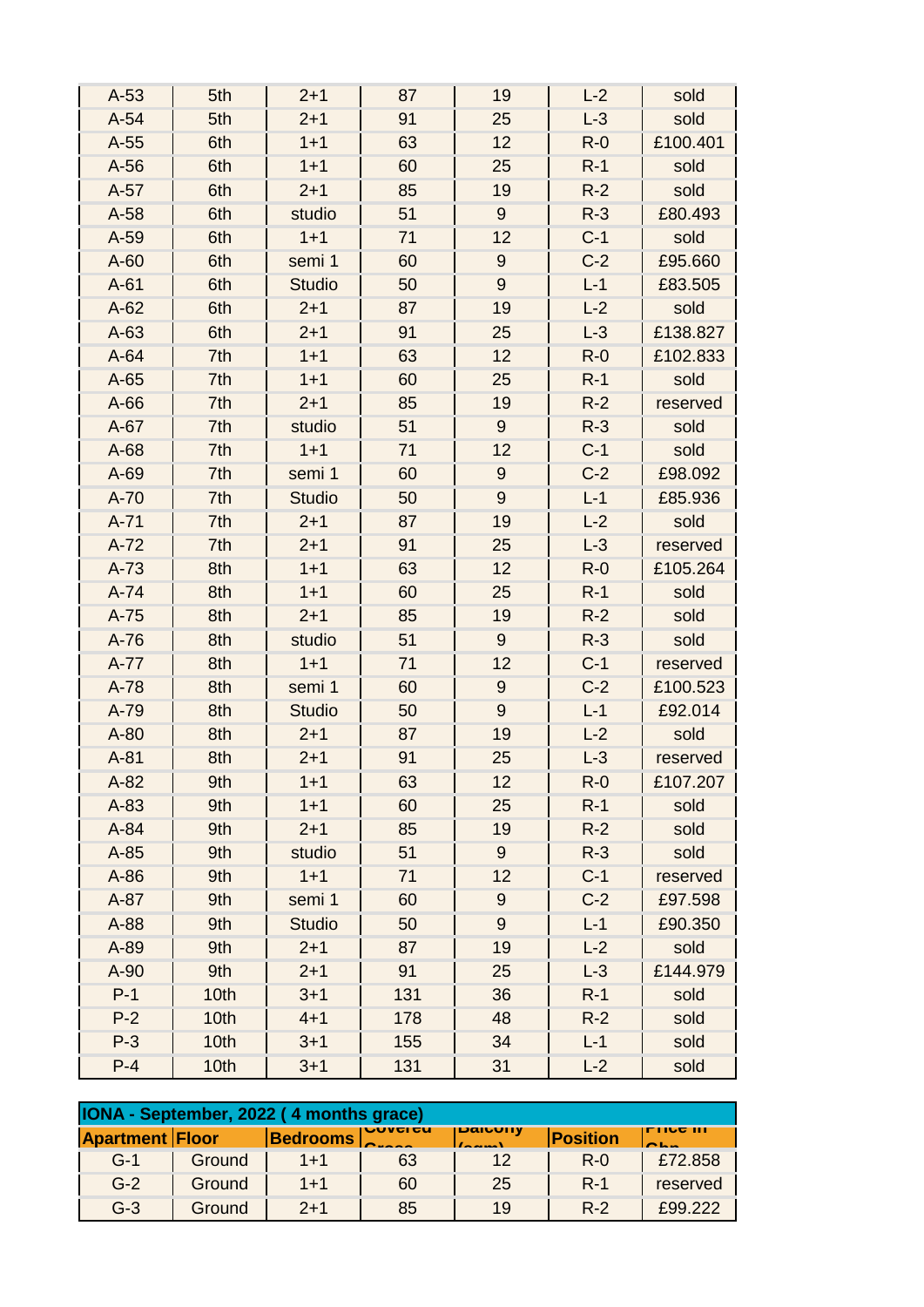| $G-4$  | Ground | studio        | 51 | $9\,$            | $R-3$ | £58.745  |
|--------|--------|---------------|----|------------------|-------|----------|
| $G-5$  | Ground | $1 + 1$       | 71 | 12               | $C-1$ | reserved |
| $G-6$  | Ground | semi 1        | 60 | $9\,$            | $C-2$ | reserved |
| $G-7$  | Ground | <b>Studio</b> | 50 | 9                | $L-1$ | sold     |
| $G-8$  | Ground | $2 + 1$       | 87 | 19               | $L-2$ | reserved |
| $G-9$  | Ground | $2 + 1$       | 91 | 25               | $L-3$ | £107.754 |
| $A-10$ | 1st    | $1 + 1$       | 63 | 12               | $R-0$ | reserved |
| $A-11$ | 1st    | $1 + 1$       | 60 | 25               | $R-1$ | reserved |
| $A-12$ | 1st    | $2 + 1$       | 85 | 19               | $R-2$ | reserved |
| $A-13$ | 1st    | studio        | 51 | $9\,$            | $R-3$ | £59.840  |
| $A-14$ | 1st    | $1 + 1$       | 71 | 12               | $C-1$ | reserved |
| $A-15$ | 1st    | semi 1        | 60 | $9\,$            | $C-2$ | sold     |
| $A-16$ | 1st    | <b>Studio</b> | 50 | $9\,$            | $L-1$ | reserved |
| $A-17$ | 1st    | $2 + 1$       | 87 | 19               | $L-2$ | reserved |
| $A-18$ | 1st    | $2 + 1$       | 91 | 25               | $L-3$ | £108.849 |
| $A-19$ | 2nd    | $1 + 1$       | 63 | 12               | $R-0$ | £75.046  |
| $A-20$ | 2nd    | $1 + 1$       | 60 | 25               | $R-1$ | reserved |
| $A-21$ | 2nd    | $2 + 1$       | 85 | 19               | $R-2$ | reserved |
| $A-22$ | 2nd    | studio        | 51 | $9\,$            | $R-3$ | £60.934  |
| $A-23$ | 2nd    | $1 + 1$       | 71 | 12               | $C-1$ | sold     |
| $A-24$ | 2nd    | semi 1        | 60 | $9\,$            | $C-2$ | sold     |
| $A-25$ | 2nd    | <b>Studio</b> | 50 | 9                | $L-1$ | sold     |
| $A-26$ | 2nd    | $2 + 1$       | 87 | 19               | $L-2$ | reserved |
| $A-27$ | 2nd    | $2 + 1$       | 91 | 25               | $L-3$ | reserved |
| $A-28$ | 3rd    | $1 + 1$       | 63 | 12               | $R-0$ | £80.515  |
| $A-29$ | 3rd    | $1 + 1$       | 60 | 25               | $R-1$ | sold     |
| $A-30$ | 3rd    | $2 + 1$       | 85 | 19               | $R-2$ | reserved |
| $A-31$ | 3rd    | studio        | 51 | $9\,$            | $R-3$ | reserved |
| $A-32$ | 3rd    | $1 + 1$       | 71 | 12               | $C-1$ | sold     |
| $A-33$ | 3rd    | semi 1        | 60 | 9                | $C-2$ | reserved |
| $A-34$ | 3rd    | <b>Studio</b> | 50 | 9                | $L-1$ | reserved |
| $A-35$ | 3rd    | $2 + 1$       | 87 | 19               | $L-2$ | reserved |
| $A-36$ | 3rd    | $2 + 1$       | 91 | 25               | $L-3$ | £115.433 |
| $A-37$ | 4th    | $1 + 1$       | 63 | 12               | $R-0$ | £85.986  |
| $A-38$ | 4th    | $1 + 1$       | 60 | 25               | $R-1$ | reserved |
| $A-39$ | 4th    | $2 + 1$       | 85 | 19               | $R-2$ | sold     |
| $A-40$ | 4th    | studio        | 51 | $9\,$            | $R-3$ | reserved |
| $A-41$ | 4th    | $1 + 1$       | 71 | 12               | $C-1$ | sold     |
| $A-42$ | 4th    | semi 1        | 60 | $9$              | $C-2$ | £81.720  |
| $A-43$ | 4th    | <b>Studio</b> | 50 | 9                | $L-1$ | reserved |
| $A-44$ | 4th    | $2 + 1$       | 87 | 19               | $L-2$ | reserved |
| $A-45$ | 4th    | $2 + 1$       | 91 | 25               | $L-3$ | reserved |
| $A-46$ | 5th    | $1 + 1$       | 63 | 12               | $R-0$ | £88.174  |
| $A-47$ | 5th    | $1 + 1$       | 60 | 25               | $R-1$ | sold     |
| $A-48$ | 5th    | $2 + 1$       | 85 | 19               | $R-2$ | sold     |
| $A-49$ | 5th    | studio        | 51 | $9\,$            | $R-3$ | sold     |
| $A-50$ | 5th    | $1 + 1$       | 71 | 12               | $C-1$ | sold     |
| $A-51$ | 5th    | semi 1        | 60 | $\boldsymbol{9}$ | $C-2$ | sold     |
|        |        |               |    |                  |       |          |